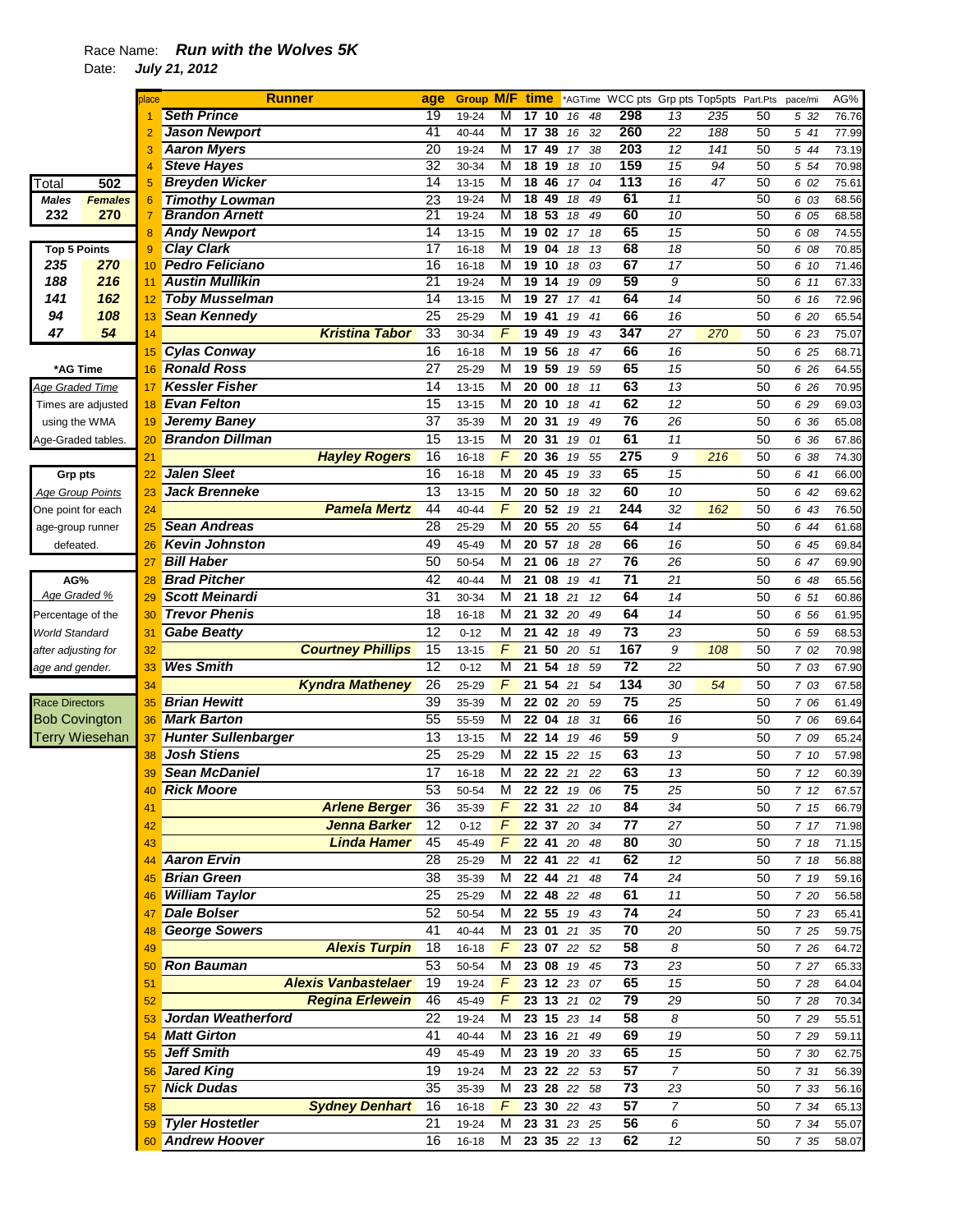| place | <b>Runner</b>               | age             | <b>Group M/F</b> |   | time       |                 |          |    |                 |                | *AGTime WCC pts Grp pts Top5pts Part.Pts | pace/mi | AG%   |
|-------|-----------------------------|-----------------|------------------|---|------------|-----------------|----------|----|-----------------|----------------|------------------------------------------|---------|-------|
| 61    | <b>Amy Rodeghero</b>        | 28              | 25-29            | F | 23         | 40              | 23       | 40 | 79              | 29             | 50                                       | 737     | 62.54 |
| 62    | <b>Chris Davis</b>          | 40              | 40-44            | М | 23         | 43              | 22       | 25 | 68              | 18             | 50                                       | 7 38    | 57.55 |
| 63    | <b>Alec Farrough-Waters</b> | 18              | 16-18            | М | 23         | 45              | 22       | 58 | 61              | 11             | 50                                       | 7 39    | 56.17 |
| 64    | <b>Rick Duncan</b>          | 38              | 35-39            | М | 23         | 46              | 22       | 48 | 72              | 22             | 50                                       | 7 39    | 56.59 |
| 65    | <b>Stephen Scruggs</b>      | 17              | 16-18            | М | 23         | 50              | 22       | 46 | 60              | 10             | 50                                       | 7 40    | 56.68 |
| 66    | <b>Shelby Short</b>         | 15              | 13-15            | F | 24         | 00              | 22       | 55 | 58              | 8              | 50                                       | 7 43    | 64.57 |
| 67    | <b>Jacob Thompson</b>       | 17              | 16-18            | М | 24         | 02              | 22       | 57 | 59              | 9              | 50                                       | 7 44    | 56.20 |
| 68    | <b>Jeremy Browning</b>      | 30              | 30-34            | М | 24         | 04              | 24       | 00 | 63              | 13             | 50                                       | 7 45    | 53.74 |
| 69    | <b>Dave Snow</b>            | 35              | 35-39            | М | 24         | 06              | 23       | 35 | 71              | 21             | 50                                       | 7 45    | 54.69 |
| 70    | <b>Logan Seals</b>          | 23              | 19-24            | M | 24         | 07              | 24       | 07 | 55              | 5              | 50                                       | 7 46    | 53.49 |
| 71    | <b>Hennie Mulder</b>        | 58              | 55-59            | М | 24         | 14              | 19       | 50 | 65              | 15             | 50                                       | 7 48    | 65.04 |
| 72    | <b>Rod Waltz</b>            | 51              | 50-54            | М | 24         | 14              | 21       | 01 | $\overline{72}$ | 22             | 50                                       | 7 48    | 61.36 |
| 73    | <b>Nicole Andreas</b>       | 29              | 25-29            | F | 24         | 15              | 24       | 15 | 78              | 28             | 50                                       | 7 48    | 61.03 |
| 74    | <b>James Thomason</b>       | 18              | 16-18            | М | 24         | 18              | 23       | 30 | 58              | 8              | 50                                       | 7 49    | 54.90 |
| 75    | <b>Joe Onder</b>            | $\overline{31}$ | 30-34            | М | 24         | 19              | 24       | 12 | 62              | 12             | 50                                       | 7 50    | 53.31 |
| 76    | <b>Amelia Dick</b>          | 15              | 13-15            | F | 24         | 23              | 23       | 17 | 57              | $\overline{7}$ | 50                                       | 751     | 63.56 |
| 77    | <b>Zakk Wolf</b>            | 18              | 16-18            | М | 24         | 33              | 23       | 44 | 57              | $\overline{7}$ | 50                                       | 7 54    | 54.34 |
| 78    | <b>Tim Gard</b>             | 18              | 16-18            | М | 24         | 40              | 23       | 51 | 56              | 6              | 50                                       | 7 56    | 54.08 |
| 79    | <b>Andrew Shepherd</b>      | 30              | 30-34            | М | 24         | 42 24           |          | 38 | 61              | 11             | 50                                       | 7 57    | 52.36 |
| 80    | <b>Jason Newton</b>         | 37              | 35-39            | М | 24         | 43              | 23       | 53 | 70              | 20             | 50                                       | 7 57    | 54.02 |
| 81    | <b>Brenda Burns</b>         | 54              | 50-54            | F | 24         | 44              | 20       | 14 | 72              | 22             | 50                                       | 7 58    | 73.13 |
| 82    | <b>Kristin Deom</b>         | $\overline{17}$ | 16-18            | F | 24         | 46              | 24       | 15 | $\overline{56}$ | 6              | 50                                       | 7 58    | 61.04 |
| 83    | <b>Damian Moster</b>        | 18              | 16-18            | М | 25         | 02              | 24       | 12 | 55              | 5              | 50                                       | 8 03    | 53.29 |
| 84    | <b>Leslie Rogers</b>        | 36              | 35-39            | F | 25         | 05              | 24       | 41 | 83              | 33             | 50                                       | 8 04    | 59.96 |
| 85    | <b>Bill Marker</b>          | 51              | 50-54            | М | 25         | 09              | 21       | 49 | 71              | 21             | 50                                       | 8 06    | 59.12 |
| 86    | <b>Kathy Shelley</b>        | 41              | 40-44            | F | 25 18      |                 | 24       | 07 | 81              | 31             | 50                                       | 8 09    | 61.36 |
| 87    | <b>Sarah Hornak</b>         | 16              | 16-18            | F | 25         | 20              | 24       | 30 | 55              | 5              | 50                                       | 8 0 9   | 60.41 |
| 88    | <b>Ashley Gagliano</b>      | 27              | 25-29            | F | 25         | 26              | 25       | 26 | 77              | 27             | 50                                       | 8 11    | 58.19 |
| 89    | <b>Levi Shelley</b>         | 13              | 13-15            | М | 25         | 27              | 22       | 38 | 58              | 8              | 50                                       | 8 11    | 56.99 |
| 90    | <b>Sondra Marker</b>        | 49              | 45-49            | F | 25         | 33              | 22       | 19 | 78              | 28             | 50                                       | 8 13    | 66.33 |
| 91    | Jesse Jaynes                | 39              | 35-39            | М | 25         | 35              | 24       | 21 | 69              | 19             | 50                                       | 8 14    | 52.96 |
| 92    | Jordan Hazelrigg            | 15              | 13-15            | М | 25         | 37              | 23       | 44 | $\overline{57}$ | $\overline{7}$ | 50                                       | 8 15    | 54.35 |
| 93    | <b>Mason Fisher</b>         | $\overline{13}$ | 13-15            | М | 25         | 40              | 22       | 50 | 56              | 6              | 50                                       | 8 16    | 56.51 |
| 94    | <b>Melissa Johnson</b>      | $\overline{31}$ | 30-34            | F | 25         | 44              | 25       | 42 | $\overline{76}$ | 26             | 50                                       | 8 17    | 57.59 |
| 95    | <b>Zach Rozelle</b>         | 57              | 55-59            | М | 25         | 47              | 21       | 17 | 64              | 14             | 50                                       | 8 18    | 60.62 |
| 96    | <b>Dennis Nicholson</b>     | 40              | 40-44            | М | 25         | 49              | 24       | 24 | 67              | 17             | 50                                       | 8 19    | 52.87 |
| 97    | <b>Eileen Cravens</b>       | 55              | 55-59            | F | 25         | 53              | 20       | 54 | 62              | 12             | 50                                       | 8 20    | 70.84 |
| 98    | <b>Steven Dick</b>          | 50              | 50-54            | М | 26 00      |                 | 22       | 45 | 70              | 20             | 50                                       | 8 22    | 56.72 |
| 99    | <u>Hannah Stegall</u>       | 18              | 16-18            | F |            | <b>26 02</b> 25 |          | 45 | 54              | 4              | 50                                       | 823     | 57.47 |
|       | 100 Benjamin Proeschel      | 17              | 16-18            | M |            |                 | 26 04 24 | 54 | 54              | 4              | 50                                       | 8 23    | 51.82 |
| 101   | <b>Austin Adams</b>         | 16              | 16-18            | М | 26 06 24   |                 |          | 35 | 53              | 3              | 50                                       | 8 24    | 52.47 |
| 102   | <b>Kelsey Buehner</b>       | 16              | $16 - 18$        | F | 26 06 25   |                 |          | 14 | 53              | 3              | 50                                       | 8 2 4   | 58.64 |
|       | 103 Michael Mitchell        | 29              | 25-29            | M | 26 10 26   |                 |          | 09 | 60              | 10             | 50                                       | 8 25    | 49.34 |
| 104   | <b>Jane Terashima</b>       | 62              | 60-64            | F | 26 17      |                 | 19       | 11 | 57              | 7              | 50                                       | 8 28    | 77.14 |
| 105   | <b>Jim Robertson</b>        | 61              | 60-64            | М | 26 20 20   |                 |          | 59 | 56              | 6              | 50                                       | 8 2 9   | 61.45 |
| 106   | <b>Clifford Clark</b>       | 59              | 55-59            | М | 26 21 21   |                 |          | 23 | 63              | 13             | 50                                       | 8 2 9   | 60.34 |
| 107   | <b>Cheyann Beam</b>         | 15              | 13-15            | F | $26$ 22 25 |                 |          | 11 | 56              | 6              | 50                                       | 8 2 9   | 58.78 |
|       | 108 Austin Morgan           | 10              | $0 - 12$         | М | 26 23 21   |                 |          | 33 | 71              | 21             | 50                                       | 8 30    | 59.84 |
|       | 109 Tom Carrico             | 59              | 55-59            | М | 26 25 21   |                 |          | 26 | 62              | 12             | 50                                       | 8 30    | 60.19 |
|       | 110 Austin Farlow           | 9               | $0 - 12$         | М | 26 26      |                 | 20       | 51 | 70              | 20             | 50                                       | 8 30    | 61.88 |
| 111   | <b>Ben Climer</b>           | $\overline{27}$ | 25-29            | M | 26 31 26   |                 |          | 31 | 59              | 9              | 50                                       | 8 32    | 48.65 |
| 112   | <b>Kathy Barton</b>         | 56              | 55-59            | F | 26 37      |                 | 21       | 11 | 61              | 11             | 50                                       | 8 34    | 69.85 |
| 113   | <b>Joseph Cravens</b>       | $\overline{21}$ | 19-24            | М | 26 38 26   |                 |          | 32 | 54              | 4              | 50                                       | 8 34    | 48.63 |
| 114   | <b>Nathan Dickman</b>       | 11              | $0 - 12$         | М | 26 43 22   |                 |          | 32 | 69              | 19             | 50                                       | 8 36    | 57.25 |
|       | Noah Migoski                | $\overline{12}$ | $0 - 12$         | М |            |                 | 26 55 23 | 21 | 68              | 18             | 50                                       | 8 40    | 55.25 |
| 116   | <b>Jim Migoski</b>          | 45              | 45-49            | М | 26 56 24   |                 |          | 30 | 64              | 14             | 50                                       | 8 40    | 52.64 |
| 117   | <b>Taylor McCullum</b>      | 20              | 19-24            | F | 26 58 26   |                 |          | 57 | 64              | 14             | 50                                       | 8 41    | 54.90 |
|       | 118 Vincent Roush           | 56              | 55-59            | М | 27         | 01              | 22       | 29 | 61              | 11             | 50                                       | 8 42    | 57.36 |
|       | 119 Raymond Blevins         | 54              | 50-54            | М | 27 02 22   |                 |          | 53 | 69              | 19             | 50                                       | 8 42    | 56.37 |
|       | 120 Brent Bowman            | 27              | 25-29            | Μ |            |                 | 27 05 27 | 05 | 58              | 8              | 50                                       | 8 43    | 47.63 |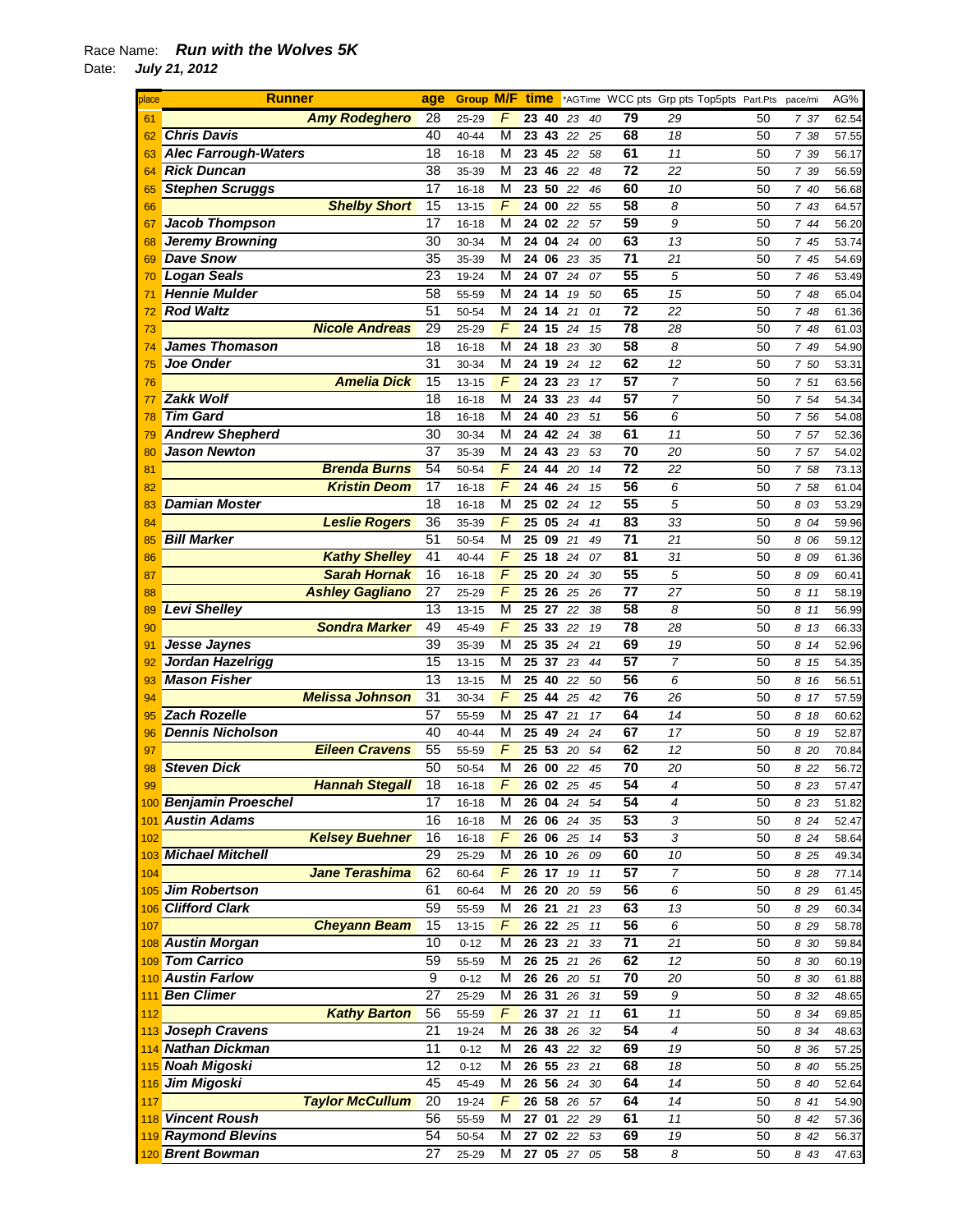| place    | <b>Runner</b>             | age             |           |                         |    |              |                 |    |    | <b>Group M/F time</b> *AGTime WCC pts Grp pts Top5pts Part.Pts |    | pace/mi | AG%   |
|----------|---------------------------|-----------------|-----------|-------------------------|----|--------------|-----------------|----|----|----------------------------------------------------------------|----|---------|-------|
| 121      | <b>Steven Fosler</b>      | 59              | 55-59     | М                       |    | 27 06        | 21              | 59 | 60 | 10                                                             | 50 | 8 43    | 58.67 |
|          | <b>Matthew Glover</b>     | 16              | $16 - 18$ | M                       | 27 | 11           | 25              | 36 | 52 | $\overline{c}$                                                 | 50 | 8 45    | 50.38 |
| 123      | <b>Cindy Elzemeyer</b>    | 38              | 35-39     | $\sqrt{F}$              |    | 27 13        | 26              | 30 | 82 | 32                                                             | 50 | 8 4 6   | 55.85 |
|          | 124 Alex Vandivier        | 16              | 16-18     | M                       |    | 27 14        | 25              | 39 | 51 | $\mathbf{1}$                                                   | 50 |         |       |
|          |                           |                 |           |                         |    |              |                 |    |    |                                                                |    | 8 4 6   | 50.29 |
| 125      | <b>Andy Frazier</b>       | 33              | 30-34     | M                       |    | 27 14        | 26              | 55 | 60 | 10                                                             | 50 | 8 4 6   | 47.92 |
| 126      | <b>Amanda Allen</b>       | 26              | 25-29     | F                       | 27 | 18           | 27              | 18 | 76 | 26                                                             | 50 | 8 47    | 54.21 |
| 127      | James Fagan               | 50              | 50-54     | М                       | 27 | 23           | 23              | 57 | 68 | 18                                                             | 50 | 8 49    | 53.86 |
|          | <b>Chad Ward</b>          | 38              | 35-39     | M                       |    | 27 24        | 26              | 17 | 68 | 18                                                             | 50 | 8 49    | 49.08 |
| 129      | <b>William Gigliotti</b>  | 62              | 60-64     | M                       |    | 27 25 21     |                 | 40 | 55 | 5                                                              | 50 | 8 49    | 59.54 |
|          | 130 Josh Morgan           | $\overline{32}$ | 30-34     | M                       | 27 | 28           | 27              | 15 | 59 | 9                                                              | 50 | 8 50    | 47.34 |
| 131      | <b>Parker Jaynes</b>      | $\overline{11}$ | $0 - 12$  | M                       | 27 | 30           | 23              | 12 | 67 | 17                                                             | 50 | 8 51    | 55.62 |
|          | <b>Brad Stahlhut</b>      | $\overline{32}$ | 30-34     | M                       |    | 27 31        | 27              | 18 | 58 | 8                                                              | 50 | 8 51    | 47.25 |
|          | <b>Chip Foster</b>        | 51              |           | M                       | 27 | 32           | 23              |    | 67 | 17                                                             | 50 |         |       |
| 133      |                           |                 | 50-54     |                         |    |              |                 | 53 |    |                                                                |    | 8 52    | 54.00 |
| 134      | <b>Scott Caldwell</b>     | 38              | 35-39     | М                       | 27 | 34 26        |                 | 27 | 67 | 17                                                             | 50 | 8 52    | 48.79 |
| 135      | <b>Christie Larsen</b>    | 38              | 35-39     | F                       | 27 | 35           | 26              | 51 | 81 | 31                                                             | 50 | 8 53    | 55.10 |
| 136      | <b>Elisha Frazier</b>     | 30              | 30-34     | F                       |    | 27 36 27     |                 | 36 | 75 | 25                                                             | 50 | 8 53    | 53.64 |
| 137      | <b>Wil Zinkan</b>         | 11              | $0 - 12$  | M                       | 27 | 3623         |                 | 17 | 66 | 16                                                             | 50 | 8 53    | 55.42 |
| 138      | <b>Alex Reynolds</b>      | 11              | $0 - 12$  | М                       | 27 | 37           | 23              | 18 | 65 | 15                                                             | 50 | 8 53    | 55.38 |
| 139      | <b>David Pointis</b>      | 61              | 60-64     | M                       | 27 | 48           | 22              | 10 | 54 | $\overline{4}$                                                 | 50 | 8 57    | 58.21 |
|          | 140 Michael Mills         | 58              | 55-59     | M                       |    | 27 48        | 22              | 45 | 59 | 9                                                              | 50 | 8 57    | 56.70 |
| 141      | <b>Kyle Kolopanis</b>     | 29              | 25-29     | $\overline{\mathsf{M}}$ | 27 | 55           | 27              | 53 | 57 | $\overline{7}$                                                 | 50 | 8 59    | 46.25 |
|          | <b>Rob Hutchens</b>       |                 |           |                         |    |              |                 |    |    |                                                                |    |         |       |
| 142      |                           | 46              | 45-49     | M                       | 27 | 58 25        |                 | 15 | 63 | 13                                                             | 50 | 9 00    | 51.09 |
| 143      | <b>Charlie Stiens</b>     | 16              | $16 - 18$ | М                       | 27 | 59           | 26              | 21 | 50 | 0                                                              | 50 | 9 00    | 48.94 |
|          | Ravishankar Vedantam      | 51              | 50-54     | М                       | 27 | 59           | 24              | 17 | 66 | 16                                                             | 50 | 9 00    | 53.13 |
|          | <b>Michael Johnson</b>    | 49              | 45-49     | M                       | 28 | 01           | 24              | 42 | 62 | 12                                                             | 50 | 9 01    | 52.22 |
| 146      | <b>E. Geraldine Cruse</b> | 20              | 19-24     | F                       |    | 28 02 28     |                 | 01 | 63 | 13                                                             | 50 | 9 01    | 52.82 |
| 147      | <b>Matthew Keresman</b>   | 51              | 50-54     | M                       | 28 | 07           | 24              | 24 | 65 | 15                                                             | 50 | 9 03    | 52.88 |
| 148      | <b>Megan McNally</b>      | 14              | $13 - 15$ | $\sqrt{F}$              |    | 28 07        | 26              | 29 | 55 | 5                                                              | 50 | 9 03    | 55.88 |
|          | 149 Levon Jordan          | 9               | $0 - 12$  | M                       |    | 28 14        | 22              | 16 | 64 | 14                                                             | 50 | 9 05    | 57.94 |
|          | <b>Kesla Klingler</b>     | 19              | 19-24     | F                       |    | 28 22 28     |                 |    | 62 | 12                                                             | 50 |         |       |
| 150      |                           |                 |           |                         |    |              |                 | 15 |    |                                                                |    | 9 08    | 52.38 |
| 151      | <b>Keith Klingler</b>     | 43              | 40-44     | M                       |    | 28 22        | 26              | 13 | 66 | 16                                                             | 50 | 9 08    | 49.22 |
| 152      | <b>Brandon Krofta</b>     | 28              | 25-29     | М                       | 28 | 29           | 28              | 29 | 56 | 6                                                              | 50 | 9 10    | 45.29 |
| 153      | <b>Hunter Lambright</b>   | 21              | 19-24     | М                       |    | 28 32 28     |                 | 25 | 53 | 3                                                              | 50 | 9 11    | 45.39 |
| 154      | <b>Gene Black</b>         | $\overline{70}$ | $70+$     | M                       |    | 28 34 20     |                 | 54 | 52 | $\overline{c}$                                                 | 50 | 9 12    | 61.70 |
| 155      | <b>Kelsey Whirley</b>     | 17              | $16 - 18$ | $\overline{F}$          |    | 28 37        | 28              | 01 | 52 | $\overline{c}$                                                 | 50 | 9 13    | 52.83 |
| 156      | <b>Katie Carpenter</b>    | 25              | 25-29     | $\overline{F}$          | 28 | 40           | 28              | 40 | 75 | 25                                                             | 50 | 9 14    | 51.63 |
|          | <b>Steve Proeschel</b>    | 51              | 50-54     | M                       |    | 28 41        | 24              | 53 | 64 | 14                                                             | 50 | 9 14    | 51.84 |
|          | 158 Dean Frame            | 51              | 50-54     | M                       |    | $28\ 52\ 25$ |                 | 03 | 63 | 13                                                             | 50 | 9 17    | 51.51 |
| 159      | <b>Melissa Moore</b>      | 44              | 40-44     | F                       | 28 | 54           | 26              | 48 | 80 | 30                                                             | 50 | 9 18    | 55.24 |
|          | 160 Kevin Shelley         |                 |           |                         |    |              |                 |    | 61 | 11                                                             |    |         |       |
|          |                           | 46              | 45-49     | M                       |    |              | <b>28 58 26</b> | 09 |    |                                                                | 50 | 9 19    | 49.33 |
| 161      | <b>Deidra Purvis</b>      | 21              | 19-24     | F                       |    |              | 29 02 29 02     |    | 61 | 11                                                             | 50 | 9 21    | 50.98 |
| 162      | <b>Stacy Brenneke</b>     | 41              | 40-44     | $\overline{F}$          |    |              | 290927          | 47 | 79 | 29                                                             | 50 | 9 23    | 53.26 |
|          | 163 Tim Green             | 45              | 45-49     | M                       |    | 29 14 26     |                 | 36 | 60 | 10                                                             | 50 | 9 25    | 48.50 |
|          | 164 Skip Moore            | 45              | 45-49     | M                       |    | 29 32 26     |                 | 52 | 59 | $\boldsymbol{9}$                                               | 50 | 9 30    | 48.00 |
| 165      | <b>Sydney Moore</b>       | 12              | $0 - 12$  | F                       |    | 29 36 26     |                 | 55 | 76 | 26                                                             | 50 | 9 32    | 55.00 |
| 166      | <b>Katlin Stupi</b>       | 25              | 25-29     | $\overline{F}$          |    | $29$ 41      | 29              | 41 | 74 | 24                                                             | 50 | 9 33    | 49.86 |
| 167      | <b>Amber Hall</b>         | 29              | 25-29     | $\overline{F}$          |    | 29 45 29     |                 | 45 | 73 | 23                                                             | 50 | 9 35    | 49.75 |
| 168      | <b>Madilyn Coomes</b>     | 14              | $13 - 15$ | F                       |    | 29 46 28     |                 | 02 | 54 | $\overline{4}$                                                 | 50 | 9 35    | 52.79 |
| 169      | <b>Angie Witham</b>       | 49              | 45-49     | F                       | 29 |              | 48 26           | 01 | 77 | 27                                                             | 50 | 9 36    | 56.87 |
|          | <b>Teri Kissick</b>       | 41              |           | $\sqrt{2}$              |    |              | 29 49 28        |    | 78 | 28                                                             |    |         |       |
| 170      |                           |                 | 40-44     |                         |    |              |                 | 25 |    |                                                                | 50 | 9 36    | 52.07 |
|          | 171 Jerry Winkler         | 58              | 55-59     | M                       |    |              | 30 00 24        | 33 | 58 | 8                                                              | 50 | 9 3 9   | 52.54 |
|          | 172 Charles Warner        | 53              | 50-54     | M                       |    | 30 18        | 25              | 52 | 62 | 12                                                             | 50 | 9 45    | 49.88 |
| I<br>173 | <b>Shannon Vatter</b>     | 44              | 40-44     | F                       |    | 30 19        | 28              | 06 | 77 | 27                                                             | 50 | 9 45    | 52.66 |
| 174      | <b>Susan Steele</b>       | 53              | 50-54     | F                       |    | 30 20 25     |                 | 09 | 71 | 21                                                             | 50 | 9 4 6   | 58.84 |
|          | 175 Adam Coffin           | 23              | 19-24     | M                       |    | 30 22 30     |                 | 22 | 52 | 2                                                              | 50 | 9 4 6   | 42.48 |
| Ι<br>176 | <b>Belinda Gray</b>       | 53              | 50-54     | F                       |    | 30 25 25     |                 | 13 | 70 | 20                                                             | 50 | 9 47    | 58.68 |
| 177      | <b>Mariah Seals</b>       | 20              | 19-24     | F                       |    | 30 27        | 30              | 26 | 60 | 10                                                             | 50 | 9 48    | 48.62 |
|          | <b>Lora Lock</b>          | 42              | 40-44     | F                       |    |              | 30 35 28 54     |    | 76 | 26                                                             | 50 |         |       |
| 178      |                           |                 |           |                         |    |              |                 |    |    |                                                                |    | 9 51    | 51.20 |
| 179      | <b>Rinda Kieffer</b>      | 35              | 35-39     | F                       |    |              | $30$ 43 30 21   |    | 80 | 30                                                             | 50 | 9 53    | 48.75 |
| 180      | <b>Heather Fisher</b>     | 37              | 35-39     | F                       |    |              | 30 43 30 05     |    | 79 | 29                                                             | 50 | 9 53    | 49.20 |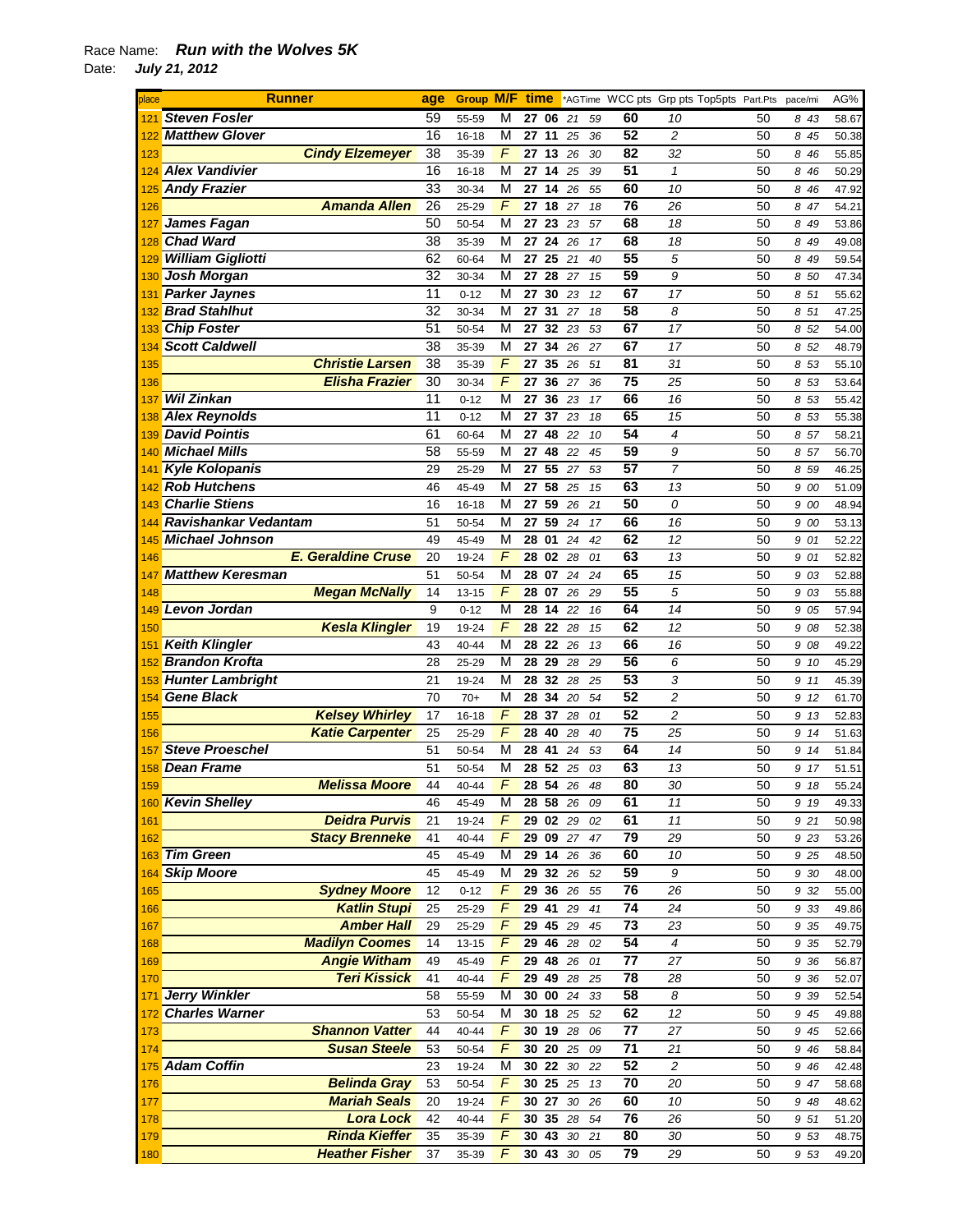| place           | <b>Runner</b>                                | age            | <b>Group M/F</b> |                     | time             |          |          |          | *AGTime WCC pts Grp pts Top5pts Part.Pts |                      |          | pace/mi              | AG%            |
|-----------------|----------------------------------------------|----------------|------------------|---------------------|------------------|----------|----------|----------|------------------------------------------|----------------------|----------|----------------------|----------------|
| 181             | <b>Skylar Ward</b>                           | 8              | $0 - 12$         | F                   | 30               | 43       | 25       | 06       | 75                                       | 25                   | 50       | 9 53                 | 58.97          |
| 182             | <b>Laura Mann</b>                            | 39             | 35-39            | $\sqrt{2}$          | 30               | 55       | 29       | 55       | 78                                       | 28                   | 50       | 9 57                 | 49.47          |
| 183             | <b>Carlye Horn</b>                           | 25             | 25-29            | F                   | 30               | 55       | 30       | 55       | 72                                       | 22                   | 50       | 9 57                 | 47.87          |
| 184             | <b>Jan Parker</b>                            | 34             | 30-34            | F                   | 30               | 59       | 30       | 44       | 74                                       | 24                   | 50       | 9 58                 | 48.16          |
| 185             | <b>Courtney Wigner</b>                       | 21             | 19-24            | F                   | 31               | 05       | 31       | 05       | 59                                       | 9                    | 50       | 10 00                | 47.61          |
| 186             | <b>Troy Derengowski</b>                      | 50             | 50-54            | M                   | 31               | 08       | 27       | 14       | 61                                       | 11                   | 50       | 10 01                | 47.37          |
| 187             | <b>Shane McDaniel</b>                        | 38             | 35-39            | M                   | 31               | 09       | 29       | 53       | 66                                       | 16                   | 50       | 10 02                | 43.17          |
| 188             | <b>Brad Lambright</b>                        | 46             | 45-49            | M                   | 31               | 09       | 28       | 07       | 58                                       | 8                    | 50       | 10 02                | 45.87          |
| 189             | <b>Michelle Baker</b>                        | 35             | 35-39            | $\sqrt{2}$          | 31               | 10       | 30       | 48       | 77                                       | 27                   | 50       | 10 02                | 48.05          |
| 190             | Toni Callahan                                | 44             | 40-44            | $\overline{F}$      | 31               | 17       | 29       | 00       | $\overline{75}$                          | 25                   | 50       | 10<br>04             | 51.03          |
| 191             | <b>Mary Schwendener-Holt</b>                 | 49             | 45-49            | F                   | 31               | 21       | 27       | 23       | 76                                       | 26                   | 50       | 10 05                | 54.06          |
| 192             | <b>Travis Rutledge</b>                       | 38             | 35-39            | M                   | 31               | 22       | 30       | 05       | 65                                       | 15                   | 50       | 10<br>06             | 42.88          |
| 193             | <b>Chris Hingsbergen</b>                     | 36             | 35-39            | М                   | 31               | 22       | 30       | 31       | 64                                       | 14                   | 50       | 10 06                | 42.27          |
| 194             | <b>Bob Baker</b><br><b>Joe Farlow</b>        | 51             | 50-54            | М<br>M              | 31               | 23       | 27       | 14       | 60<br>63                                 | 10                   | 50       | 10<br>06             | 47.38          |
| 195             | <b>Dennis Mann</b>                           | 37<br>68       | 35-39            | M                   | 31<br>31         | 34<br>37 | 30       | 30       | 53                                       | 13<br>3              | 50<br>50 | 10 10                | 42.30          |
| 196<br>197      | <b>Andrew Goodpaster</b>                     | 26             | 65-69<br>25-29   | M                   | 31               | 48       | 23<br>31 | 39<br>48 | 55                                       | 5                    | 50       | 10<br>11<br>10<br>14 | 54.55<br>40.57 |
| 198             | <b>Miranda Jordan</b>                        | 28             | 25-29            | F                   | 31               | 55       | 31       | 55       | 71                                       | 21                   | 50       | 10<br>16             | 46.37          |
| 199             | <b>Landon Coyle</b>                          | 33             | 30-34            | M                   | 31               | 56       | 31       | 34       | 57                                       | 7                    | 50       | 10<br>17             | 40.87          |
| 200             | <b>Sarah Fields</b>                          | 33             | 30-34            | F                   | 31               | 56       | 31       | 46       | 73                                       | 23                   | 50       | 10 17                | 46.59          |
| 20 <sup>1</sup> | <b>Andy Horton</b>                           | 12             | $0 - 12$         | М                   | 31               | 57       | 27       | 43       | 63                                       | 13                   | 50       | 10 17                | 46.54          |
| 202             | <b>Rocky Vecera</b>                          | 42             | 40-44            | М                   | 32 05            |          | 29       | 52       | 65                                       | 15                   | 50       | 10 20                | 43.19          |
| 203             | <b>Heather Caldwell</b>                      | 35             | 35-39            | F                   | 32 05            |          | 31       | 42       | 76                                       | 26                   | 50       | 10 20                | 46.68          |
| 204             | <b>Teresa Bryant</b>                         | 52             | 50-54            | F                   | 32 07            |          | 26       | 59       | 69                                       | 19                   | 50       | 10 20                | 54.85          |
| 205             | <b>Bethan Ervin</b>                          | 44             | 40-44            | $\overline{F}$      | 32               | 10       | 29       | 49       | 74                                       | 24                   | 50       | 10 21                | 49.63          |
| 206             | <b>Jon Hale</b>                              | 31             | 30-34            | M                   | 32 14            |          | 32       | 05       | 56                                       | 6                    | 50       | 10 22                | 40.21          |
| 207             | <b>Stacey Neal</b>                           | 40             | 40-44            | F                   | 32               | 15       | 30       | 59       | 73                                       | 23                   | 50       | 10 23                | 47.76          |
| 208             | <b>Aaron Johnson</b>                         | 36             | 35-39            | M                   | 32 20            |          | 31       | 27       | 62                                       | 12                   | 50       | 10 24                | 41.01          |
| 209             | <b>Angie Ketron</b>                          | 41             | 40-44            | F                   | 32               | 22       | 30       | 51       | 72                                       | 22                   | 50       | 10 25                | 47.97          |
| 210             | <b>Michelle Kircher</b>                      | 42             | 40-44            | F                   | 32 29            |          | 30       | 42       | 71                                       | 21                   | 50       | 10 27                | 48.20          |
| 211             | <b>Karsen Morgan</b>                         | 8              | $0 - 12$         | F                   | 32               | 34       | 26       | 37       | 74                                       | 24                   | 50       | 10 29                | 55.62          |
| 212             | <b>Tami Stevens</b>                          | 52             | 50-54            | F                   | 32 35            |          | 27       | 23       | 68                                       | 18                   | 50       | 10 29                | 54.06          |
| 213             | <b>Tom Pennington</b>                        | 55             | 55-59            | M                   | 32               | 38       | 27       | 24       | 57                                       | $\overline{7}$       | 50       | 10<br>30             | 47.09          |
| 214             | <b>Aimee Vanmiddlesworth</b>                 | 42             | 40-44            | $\overline{F}$      | 32               | 39       | 30       | 52       | 70                                       | 20                   | 50       | 10<br>31             | 47.96          |
| 215             | <b>Isaac Moistner</b>                        | 10             | $0 - 12$         | M                   | 32               | 40       | 26       | 42       | 62                                       | 12                   | 50       | 10<br>31             | 48.33          |
| 216             | <b>Lindsay Boatright</b>                     | 32             | 30-34            | $\sqrt{2}$          | 32 40            |          | 32       | 34       | 72                                       | 22                   | 50       | 10<br>31             | 45.44          |
| 217             | <b>Alex Beatty</b>                           | 8              | $0 - 12$         | М                   | 32               | 42       | 24       | 47       | 61                                       | 11                   | 50       | 10<br>32             | 52.05          |
| 218             | <b>John Kuhn</b>                             | 42             | 40-44            | М                   | 32               | 46       | 30       | 30       | 64                                       | 14                   | 50       | 10 33                | 42.29          |
| 219             | Chelsea Hale<br>220 Don Beatty               | 19<br>43       | 19-24<br>40-44   | F<br>M              | 3246<br>32 47 30 |          | 32       | 38<br>18 | 58<br>63                                 | 8<br>13              | 50<br>50 | 10 33<br>10 33       | 45.34<br>42.59 |
| 221             | <b>Thomas Hale</b>                           | 51             | 50-54            | M                   | 32 47            |          | 28       | 27       | 59                                       | 9                    | 50       | 10 33                | 45.35          |
| 222             | <b>Becky Reynolds</b>                        | 41             | 40-44            | $\sqrt{2}$          | 32 52 31         |          |          | 20       | 69                                       | 19                   | 50       | 10 35                | 47.24          |
| 223             | <b>Denise Retz</b>                           | 33             | 30-34            | F                   | 32 56 32         |          |          | 46       | 71                                       | 21                   | 50       | 10 36                | 45.17          |
| 224             | <b>Cole Farlow</b>                           | $\overline{7}$ | $0 - 12$         | М                   | 32 58 23         |          |          | 54       | 60                                       | 10                   | 50       | 10 37                | 53.97          |
|                 | <b>Cooper McCann</b>                         | 14             | 13-15            | М                   | 33 02 30         |          |          | 02       | 55                                       | 5                    | 50       | 10 38                | 42.96          |
| 226             | <b>Seth Black</b>                            | 55             | 55-59            | M                   | 33 05 27         |          |          | 46       | 56                                       | 6                    | 50       | 10 39                | 46.45          |
| 227             | <b>Megan Jewell</b>                          | 27             | 25-29            | F                   | 33 09 33         |          |          | 09       | 70                                       | 20                   | 50       | 10 40                | 44.65          |
| 228             | <b>Sherry Marcum</b>                         | 48             | 45-49            | $\overline{F}$      | 33 09 29         |          |          | 19       | 75                                       | 25                   | 50       | 10 40                | 50.49          |
| 229             | <b>Adrienne Cowen</b>                        | 35             | 35-39            | F                   | 33 19            |          | 32       | 56       | 75                                       | 25                   | 50       | 10 43                | 44.95          |
| 230             | <b>Heather Wampole</b>                       | 30             | 30-34            | $\overline{F}$      | 33 21            |          | 33       | 20       | 70                                       | 20                   | 50       | 10 44                | 44.39          |
| 231             | <b>Erica Barker</b>                          | 10             | $0 - 12$         | F                   | 33 22 28         |          |          | 57       | 73                                       | 23                   | 50       | 10 44                | 51.13          |
| 232             | <b>Pamela Justice</b>                        | 42             | 40-44            | $\overline{F}$      | 33 23 31         |          |          | 33       | 68                                       | 18                   | 50       | 10 45                | 46.90          |
| 233             | <b>Todd Barker</b>                           | 47             | 45-49            | М                   | 33 24 29         |          |          | 55       | 57                                       | 7                    | 50       | 10 45                | 43.12          |
| 234             | Joseph Parker                                | 55             | 55-59            | M                   | 33 24 28         |          |          | 02       | 55                                       | 5                    | 50       | 10 45                | 46.01          |
| 235             | <b>Brenda Baumer</b>                         | 48             | 45-49            | F                   | 33 25 29         |          |          | 33       | 74                                       | 24                   | 50       | 10 45                | 50.08          |
| 236             | <b>Lilia Alexander</b>                       | 26             | 25-29            | F                   | 33 29            |          | 33       | 29       | 69                                       | 19                   | 50       | 10 47                | 44.20          |
| 237             | <b>Seth Conway</b>                           | 13             | 13-15            | М                   | 33 44            |          | 30       | 00       | 54                                       | $\boldsymbol{4}$     | 50       | 10 51                | 43.00          |
| 238             | <b>Charles Conway</b><br><b>Haley Hittle</b> | 43<br>23       | 40-44            | M<br>$\overline{F}$ | 33 44<br>33 49   |          | 31       | 10       | 62<br>57                                 | 12<br>$\overline{7}$ | 50       | 10 51                | 41.39          |
| 239<br>240      | <b>Jane Barker</b>                           | 46             | 19-24<br>45-49   | F                   | 33 59 30         |          | 33       | 49<br>48 | 73                                       | 23                   | 50<br>50 | 10 53<br>10 56       | 43.77<br>48.05 |
|                 |                                              |                |                  |                     |                  |          |          |          |                                          |                      |          |                      |                |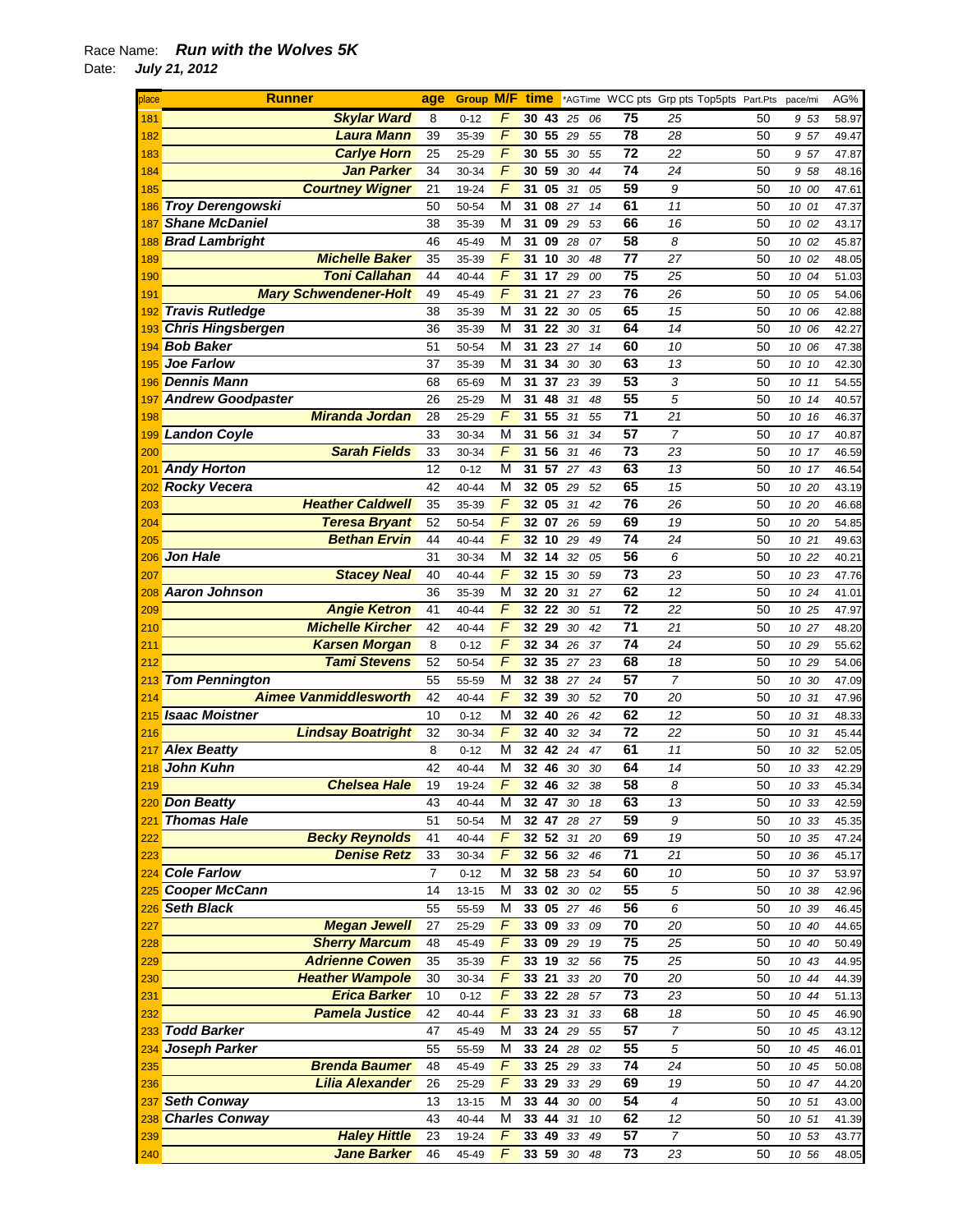## Race Name: *Run with the Wolves 5K*  Date: *July 21, 2012*

| place | <b>Runner</b>              | age | <b>Group M/F time</b> |                         |                 |                    |    |    |                 | *AGTime WCC pts Grp pts Top5pts Part.Pts |    | pace/mi  | AG%   |
|-------|----------------------------|-----|-----------------------|-------------------------|-----------------|--------------------|----|----|-----------------|------------------------------------------|----|----------|-------|
| 241   | <b>Jackie Frech</b>        | 45  | 45-49                 | М                       | 33 59           |                    | 30 | 55 | 56              | 6                                        | 50 | 10 56    | 41.72 |
| 242   | <b>Melanie McDaniel</b>    | 47  | 45-49                 | F                       | 34 00           |                    | 30 | 26 | $\overline{72}$ | 22                                       | 50 | 10 57    | 48.62 |
| 243   | <b>Aaron McCann</b>        | 40  | 40-44                 | M                       | 34 17           |                    | 32 | 24 | 61              | 11                                       | 50 | 11 02    | 39.81 |
| 244   | <b>Kris Bergan</b>         | 31  | 30-34                 | M                       | 34 22           |                    | 34 | 12 | 55              | 5                                        | 50 | 11 04    | 37.72 |
| 245   | <b>Emily Ross</b>          | 26  | 25-29                 | F                       | 34              | 24                 | 34 | 24 | 68              | 18                                       | 50 | 11 04    | 43.02 |
| 246   | <b>Debbie Robbins</b>      | 56  | 55-59                 | F                       | 34 28           |                    | 27 | 26 | 60              | 10                                       | 50 | 11<br>06 | 53.94 |
| 247   | <b>Tom Vatter</b>          | 12  | $0 - 12$              | М                       | 34              | 32                 | 29 | 57 | 59              | 9                                        | 50 | 11 07    | 43.06 |
| 248   | <b>Laura Deom</b>          | 45  | 45-49                 | F                       | 34              | 40                 | 31 | 47 | 71              | 21                                       | 50 | 11 09    | 46.56 |
| 249   | <b>Thomas Vatter</b>       | 47  | 45-49                 | M                       | 34              | 48                 | 31 | 10 | $\overline{55}$ | 5                                        | 50 | 11 12    | 41.38 |
| 250   | <b>Desiree Roszell</b>     | 24  | 19-24                 | F                       | 35              | 00                 | 35 | 00 | 56              | 6                                        | 50 | 11 16    | 42.29 |
| 251   | <b>Sabrina Taylor</b>      | 28  | 25-29                 | $\overline{F}$          | 35              | 02                 | 35 | 02 | 67              | 17                                       | 50 | 11 17    | 42.25 |
| 252   | <b>Julie Vecera</b>        | 43  | 40-44                 | $\overline{F}$          | 35              | 04                 | 32 | 50 | 67              | 17                                       | 50 | 11 17    | 45.07 |
| 253   | <b>Pat Bowers</b>          | 69  | 65-69                 | F                       | 35              | 06                 | 22 | 55 | 52              | $\overline{c}$                           | 50 | 11 18    | 64.58 |
| 254   | <b>Doug Brenneke</b>       | 45  | 45-49                 | M                       | 35              | 06                 | 31 | 56 | 54              | 4                                        | 50 | 11 18    | 40.39 |
| 255   | <b>Judy Pierce</b>         | 50  | 50-54                 | F                       | 35              | 09                 | 30 | 19 | 67              | 17                                       | 50 | 11 19    | 48.83 |
| 256   | <b>Jonathon McLane</b>     | 8   | $0 - 12$              | М                       | 35 17           |                    | 26 | 44 | 58              | 8                                        | 50 | 11 21    | 48.24 |
| 257   | <b>Lori Conway</b>         | 43  | 40-44                 | F                       | 35 18           |                    | 33 | 04 | 66              | 16                                       | 50 | 11 22    | 44.77 |
| 258   | <b>Berneice Tipton</b>     | 52  | 50-54                 | F                       | 35              | 19                 | 29 | 40 | 66              | 16                                       | 50 | 11 22    | 49.88 |
| 259   | <b>Larry Richards</b>      | 66  | 65-69                 | M                       | 35 21           |                    | 26 | 56 | 52              | $\overline{c}$                           | 50 | 11 23    | 47.89 |
| 260   | <b>Curt Spaulding</b>      | 50  | 50-54                 | M                       | 35              | 23                 | 30 | 57 | 58              | 8                                        | 50 | 11 23    | 41.68 |
| 261   | <b>Jane Richards</b>       | 65  | 65-69                 | $\overline{F}$          | $35\,25$        |                    | 24 | 41 | 51              | $\mathbf{1}$                             | 50 | 11 24    | 59.95 |
| 262   | <b>Liz Ferris</b>          | 40  | 40-44                 | $\overline{F}$          | 35              | 28                 | 34 | 05 | 65              | 15                                       | 50 | 11 25    | 43.43 |
| 263   | <b>Ross Alexander</b>      | 39  | 35-39                 | M                       | 35              | 30                 | 33 | 48 | 61              | 11                                       | 50 | 11 26    | 38.17 |
| 264   | <b>Daniel Johns</b>        | 45  | 45-49                 | М                       | 35              | 35                 | 32 | 23 | 53              | 3                                        | 50 | 11 27    | 39.84 |
| 265   | <b>Kimberly Carlton</b>    | 47  | 45-49                 | F                       | 35              | 39                 | 31 | 55 | 70              | 20                                       | 50 | 11 28    | 46.37 |
| 266   | <b>Payten Stockton</b>     | 8   | $0 - 12$              | F                       | 35              | 39                 | 29 | 08 | 72              | 22                                       | 50 | 11 28    | 50.81 |
| 267   | <b>Timothy Cohee</b>       | 38  | 35-39                 | M                       | 35              | 40                 | 34 | 13 | 60              | 10                                       | 50 | 11 29    | 37.71 |
| 268   | <b>Marisa Thomason</b>     | 15  | 13-15                 | F                       | 36              | 02                 | 34 | 25 | 53              | 3                                        | 50 | 11<br>36 | 43.01 |
| 269   | <b>Brian Fisher</b>        | 42  | 40-44                 | M                       | 36 13           |                    | 33 | 43 | 60              | 10                                       | 50 | 11 39    | 38.26 |
| 270   | <b>Natalie Wampole</b>     | 49  | 45-49                 | F                       | 36              | 14                 | 31 | 39 | 69              | 19                                       | 50 | 11 40    | 46.77 |
| 271   | <b>Katie Leffers</b>       | 49  | 45-49                 | F                       | 36 20           |                    | 31 | 44 | 68              | 18                                       | 50 | 11 42    | 46.64 |
| 272   | <b>Dave Hagy</b>           | 55  | 55-59                 | М                       | 36 20           |                    | 30 | 30 | 54              | 4                                        | 50 | 11 42    | 42.29 |
| 273   | <b>Todd Moistner</b>       | 35  | 35-39                 | M                       | 36 22           |                    | 35 | 36 | 59              | 9                                        | 50 | 11 42    | 36.24 |
| 274   | <b>Gayle Horton</b>        | 43  | 40-44                 | $\overline{F}$          | 36              | 24                 | 34 | 05 | 64              | 14                                       | 50 | 11 43    | 43.42 |
| 275   | <b>Leann Brenneke</b>      | 12  | $0 - 12$              | F                       | 36 26           |                    | 33 | 07 | $\overline{71}$ | 21                                       | 50 | 11 44    | 44.68 |
| 276   | <b>Sarah Dickman</b>       | 12  | $0 - 12$              | F                       | 36 26           |                    | 33 | 07 | 70              | 20                                       | 50 | 11<br>44 | 44.68 |
| 277   | <b>Kara Newman</b>         | 31  | 30-34                 | F                       | 36              | 28                 | 36 | 25 | 69              | 19                                       | 50 | 11 44    | 40.64 |
| 278   | <b>Betsy Frazier</b>       | 26  | 25-29                 | F                       | 36              | 31                 | 36 | 31 | 66              | 16                                       | 50 | 11 45    | 40.53 |
|       | 279 Cliff Bailey           | 64  | 60-64                 | $\overline{\mathsf{M}}$ | 36 45           |                    | 28 | 31 | 53              | 3                                        | 50 | 11 50    | 45.23 |
|       | 280 Jeff Lohmoeller        | 51  | 50-54                 | М                       | <b>37 06 32</b> |                    |    | 11 | 57              | 7                                        | 50 | 11 56    | 40.08 |
| 281   | <b>Sidney Braff</b>        | 10  | $0 - 12$              | F                       | 37 06           |                    | 32 | 11 | 69              | 19                                       | 50 | 11 56    | 45.99 |
| 282   | <b>Chuck Wolfe</b>         | 62  | 60-64                 | M                       | 37 16 29        |                    |    | 27 | 52              | $\overline{c}$                           | 50 | 11 59    | 43.81 |
| 283   | <b>Sandy Batsel-Thomas</b> | 36  | 35-39                 | F                       | 37 18           |                    | 36 | 42 | 74              | 24                                       | 50 | 12 00    | 40.32 |
| 284   | <b>Jennifer Phillips</b>   | 36  | 35-39                 | F                       | 37 19           |                    | 36 | 43 | 73              | 23                                       | 50 | 12 01    | 40.30 |
|       | 285 Lanny Braff            | 44  | 40-44                 | M                       | 37 22           |                    | 34 | 16 | 59              | 9                                        | 50 | 12 02    | 37.65 |
| 286   | <b>Stacy Braff</b>         | 50  | 50-54                 | $\overline{F}$          | 37 23           |                    | 32 | 14 | 65              | 15                                       | 50 | 12 02    | 45.91 |
| 287   | <b>Heather Donohue</b>     | 25  | 25-29                 | $\overline{F}$          | 37 29           |                    | 37 | 29 | 65              | 15                                       | 50 | 12 04    | 39.48 |
| 288   | <b>Lori Fields</b>         | 32  | 30-34                 | F                       | 37 29           |                    | 37 | 22 | 68              | 18                                       | 50 | 12 04    | 39.60 |
|       | 289 Ayven Fields           | 5   | $0 - 12$              | М                       | 37 29           |                    | 24 | 28 | 57              | $\overline{7}$                           | 50 | 12 04    | 52.74 |
| 290   | John Campbell              | 42  | 40-44                 | M                       | 37 38 35        |                    |    | 02 | 58              | 8                                        | 50 | 12 07    | 36.82 |
| 291   | <b>Christine Sills</b>     | 23  | 19-24                 | F                       | 37 40           |                    | 37 | 40 | 55              | 5                                        | 50 | 12 07    | 39.29 |
| 292   | <b>Angela Larson</b>       | 33  | 30-34                 | F                       | 37              | $42 \overline{37}$ |    | 30 | 67              | 17                                       | 50 | 12 08    | 39.46 |
|       | 293 Pete Larson            | 36  | 35-39                 | M                       | 37              | 42                 | 36 | 41 | 58              | 8                                        | 50 | 12 08    | 35.17 |
| 294   | <b>Kari Morrison</b>       | 18  | 16-18                 | $\overline{F}$          | 37 47 37        |                    |    | 23 | 51              | $\mathbf 1$                              | 50 | 12 10    | 39.59 |
| 295   | <b>Tiffany Sheley</b>      | 35  | 35-39                 | F                       | 38 05 37        |                    |    | 38 | $\overline{72}$ | 22                                       | 50 | 12 15    | 39.32 |
|       | 296 Joseph Silvers         | 57  | 55-59                 | М                       | 38 17           |                    | 31 | 36 | 53              | 3                                        | 50 | 12 19    | 40.82 |
| 297   | <b>Natalie McNally</b>     | 49  | 45-49                 | F                       | 38 19           |                    | 33 | 28 | 67              | 17                                       | 50 | 12 20    | 44.23 |
| 298   | <b>Reagan Wilmot</b>       | 6   | $0 - 12$              | F                       | 38 32 29        |                    |    | 12 | 68              | 18                                       | 50 | 12 24    | 50.68 |
|       | 299 Joe Wilmot             | 36  | 35-39                 | M                       | 38 33           |                    | 37 | 30 | $\overline{57}$ | $\overline{7}$                           | 50 | 12 24    | 34.40 |
| 300   | <b>Stephania Cross</b>     | 30  | 30-34                 | F                       | 38 35 38        |                    |    | 34 | 66              | 16                                       | 50 | 12 25    | 38.37 |
|       |                            |     |                       |                         |                 |                    |    |    |                 |                                          |    |          |       |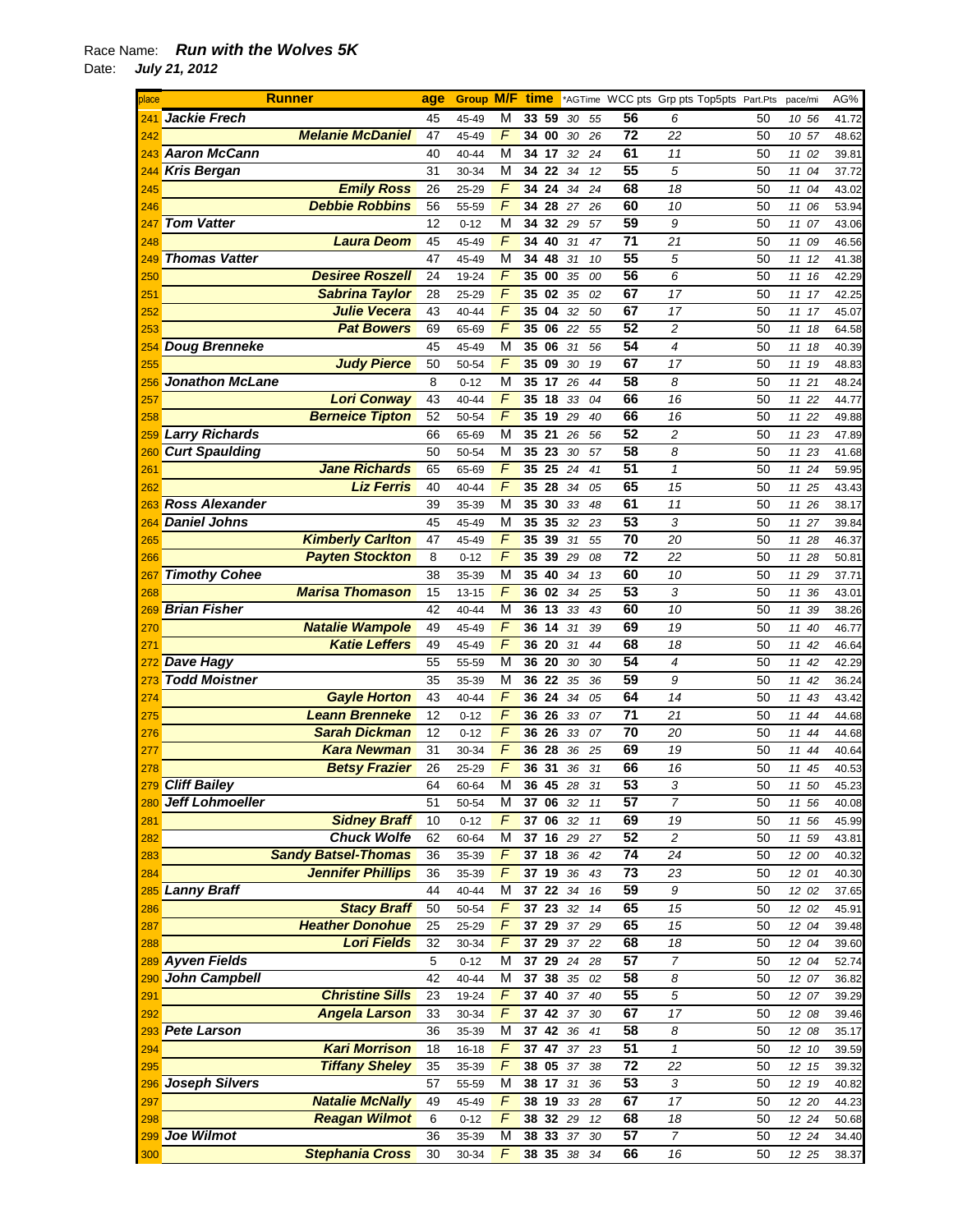## Race Name: *Run with the Wolves 5K*  Date: *July 21, 2012*

| place                  |                         | <b>Runner</b>            | age            | <b>Group M/F</b>     |                | time     |          |          |          |                       | *AGTime WCC pts Grp pts Top5pts Part.Pts |          | pace/mi        | AG%            |
|------------------------|-------------------------|--------------------------|----------------|----------------------|----------------|----------|----------|----------|----------|-----------------------|------------------------------------------|----------|----------------|----------------|
| 301                    | <b>Doug Brown</b>       |                          | 50             | 50-54                | M              | 38       | 43       | 33       | 52       | 56                    | 6                                        | 50       | 12 28          | 38.09          |
| 302                    |                         | <b>Michelle Johnson</b>  | 34             | 30-34                | F              | 38       | 45       | 38       | 26       | 65                    | 15                                       | 50       | 12 28          | 38.51          |
| 303                    | <b>Nickolas Dunlap</b>  |                          | 15             | $13 - 15$            | M              | 38       | 56       | 36       | 05       | 53                    | 3                                        | 50       | 12<br>32       | 35.76          |
| 304                    | <b>John Jewell</b>      |                          | 60             | 60-64                | М              | 38       | 59       | 31       | 21       | 51                    | $\mathcal I$                             | 50       | 12 33          | 41.14          |
| 305                    |                         | <b>Jennifer Garnet</b>   | 35             | 35-39                | F              | 39       | 15       | 38       | 47       | 71                    | 21                                       | 50       | 12<br>-38      | 38.15          |
| 306                    |                         | <b>Bonnie Hutchens</b>   | 44             | 40-44                | F              |          | 39 25    | 36       | 33       | 63                    | 13                                       | 50       | 12 41          | 40.50          |
| 307                    |                         | <b>Monica Schlichter</b> | 37             | 35-39                | F              | 39       | 32       | 38       | 43       | $\overline{70}$       | 20                                       | 50       | 12 43          | 38.23          |
| 308                    |                         | <b>Ellen Johnson</b>     | 63             | 60-64                | F              | 39       | 39       | 28       | 31       | 56                    | 6                                        | 50       | 12 46          | 51.91          |
| 309                    | <b>David Johnson</b>    |                          | 51             | 50-54                | M              | 39       | 39       | 34       | 24       | 55                    | 5                                        | 50       | 12<br>46       | 37.50          |
| 310                    | <b>Jared Haley</b>      |                          | 31             | 30-34                | M              | 39       | 40       | 39       | 29       | 54                    | 4                                        | 50       | 12 46          | 32.68          |
| 311                    |                         | <b>Lori Current</b>      | 29             | 25-29                | $\overline{F}$ | 39       | 43       | 39       | 43       | 64                    | 14                                       | 50       | 12 47          | 37.26          |
| 312                    |                         | <b>Kasey Andrews</b>     | 12             | $0 - 12$             | F              | 39 57    |          | 36       | 19       | 67                    | 17                                       | 50       | 12 52          | 40.75          |
| 313                    | <b>Andrew Abell</b>     |                          | 8              | $0 - 12$             | М              | 40       | 12       | 30       | 28       | 56                    | 6                                        | 50       | 12 56          | 42.34          |
| 314                    |                         | <b>Alice Johnson</b>     | 48             | 45-49                | F              | 40       | 14       | 35       | 35       | 66                    | 16                                       | 50       | 12 57          | 41.60          |
| 315                    |                         | <b>Kim Parsons</b>       | 42             | 40-44                | F              | 40       | 20       | 38       | 07       | 62                    | 12                                       | 50       | 12 59          | 38.82          |
| 316                    | <b>Leland Nicholson</b> |                          | 70             | $70+$                | М              | 40       | 28       | 29       | 37       | 51                    | $\mathbf{1}$                             | 50       | 13 01          | 43.56          |
| 317                    |                         | <b>Leslie Warner</b>     | 40             | 40-44                | F              | 40       | 30       | 38       | 55       | 61                    | 11                                       | 50       | 13 02          | 38.03          |
| 318                    |                         | <b>Lauren Vatter</b>     | 10             | $0 - 12$             | F              | 40       | 32       | 35       | 10       | 66                    | 16                                       | 50       | 13 03          | 42.09          |
| 319                    | <b>Zeb Hall</b>         |                          | 9              | $0 - 12$             | М              | 40       | 40       | 32       | 04       | 55                    | 5                                        | 50       | 13 05          | 40.22          |
| 320                    |                         | <b>Beth Beatty</b>       | 37             | 35-39                | F              | 41       | 06       | 40       | 15       | 69                    | 19                                       | 50       | 13 14          | 36.77          |
| 321                    |                         | <b>Emily Dick</b>        | 12             | $0 - 12$             | F              | 41       | 06       | 37       | 22       | 65                    | 15                                       | 50       | 13 14          | 39.61          |
| 322                    | <b>Brad Fisher</b>      | <b>Tina Cohee</b>        | 39             | 35-39                | М              | 41       | 06       | 39       | 08       | 56                    | 6                                        | 50       | 13 14          | 32.97          |
| 323                    |                         |                          | 33             | 30-34                | F              | 41       | 13       | 41       | 00       | 64                    | 14                                       | 50       | 13 16          | 36.10          |
| 324                    |                         | <b>Candace Yount</b>     | 30             | 30-34                | F              | 41       | 13       | 41       | 12       | 63                    | 13                                       | 50       | 13 16          | 35.92          |
| 325                    |                         | <b>Bobbie Brown</b>      | 56             | 55-59                | F<br>F         | 41       | 15       | 32       | 50       | 59<br>$\overline{55}$ | 9                                        | 50       | 13 17          | 45.07          |
| 326                    |                         | <b>Dianne Bailey</b>     | 60             | 60-64                | M              | 41       | 20<br>21 | 31       | 05       | 54                    | 5                                        | 50       | 13 18          | 47.61          |
| 327                    | <b>Brian Bailey</b>     | <b>Leslie Gettinger</b>  | 26             | 25-29                | F              | 41<br>41 | 22       | 41       | 21       | 63                    | 4<br>13                                  | 50       | 13 19          | 31.20          |
| 328                    |                         | <b>Debbie Sills</b>      | 29<br>49       | 25-29                | F              | 41       | 22       | 41       | 22       | 65                    |                                          | 50<br>50 | 13 19          | 35.78          |
| 329                    | <b>Jake Miller</b>      |                          | 11             | 45-49                | М              | 41       | 32       | 36       | 08       | 54                    | 15<br>$\overline{4}$                     | 50       | 13 19          | 40.97          |
| 330<br>33 <sup>1</sup> | <b>Will Brenneke</b>    |                          | 9              | $0 - 12$<br>$0 - 12$ | М              | 41       | 33       | 35<br>32 | 02<br>46 | 53                    | 3                                        | 50       | 13 22<br>13 22 | 36.83<br>39.37 |
| 332                    |                         | <b>Abby Clapp</b>        | 27             | 25-29                | F              | 41       | 37       | 41       | 37       | 62                    | 12                                       | 50       | 13 24          | 35.56          |
| 333                    |                         | <b>Dianna Miller</b>     | 42             | 40-44                | $\overline{F}$ | 41       | 48       | 39       | 31       | 60                    | 10                                       | 50       | 13 27          | 37.46          |
| 334                    |                         | <b>April Thurston</b>    | 33             | 30-34                | $\overline{F}$ | 41       | 55       | 41       | 42       | 62                    | 12                                       | 50       | 13 30          | 35.49          |
| 335                    |                         | <b>Stephanie Wright</b>  | 37             | 35-39                | $\overline{F}$ | 42       | 01       | 41       | 09       | 68                    | 18                                       | 50       | 13 31          | 35.97          |
| 336                    |                         | <b>Shelia Campbell</b>   | 53             | 50-54                | F              |          | 42 03    | 34       | 52       | 64                    | 14                                       | 50       | 13 32          | 42.45          |
| 337                    | Jonathan Larsen         |                          | 13             | 13-15                | М              | 42 09    |          | 37       | 29       | 52                    | 2                                        | 50       | 13 34          | 34.41          |
| 338                    |                         | <b>Renee McCullum</b>    | 50             | 50-54                | F              |          | 42 13    | 36       | 24       | 63                    | 13                                       | 50       | 13 35          | 40.66          |
| 339                    |                         | <b>Krista Retter</b>     | 40             | 40-44                | F              |          | 42 14 40 |          | 35       | 59                    | 9                                        | 50       | 13 36          | 36.47          |
| 340                    |                         | <b>Patricia Ours</b>     | 56             | 55-59                | F              |          | 42 24 33 |          | 45       | 58                    | 8                                        | 50       | 13 39          | 43.85          |
| 341                    |                         | <b>Vera Frame</b>        | 71             | $70+$                | F              |          | 42 31 26 |          | 49       | 50                    | 0                                        | 50       | 13 41          | 55.18          |
| 342                    |                         | <b>Holly Foster</b>      | 38             | 35-39                | F              | 42 37    |          | 41       | 30       | 67                    | 17                                       | 50       | 13 43          | 35.67          |
| 343                    |                         | Jenna Larsen             | 9              | $0 - 12$             | F              |          | 42 52    | 36       | 09       | 64                    | 14                                       | 50       | 13 48          | 40.94          |
|                        | 344 Chris Larsen        |                          | 41             | 40-44                | M              |          | 42 53    | 40       | 13       | 57                    | $\overline{7}$                           | 50       | 13 48          | 32.07          |
| 345                    |                         | <b>Angie Dickman</b>     | 43             | $40 - 44$            | F              |          | 42 54 40 |          | 11       | 58                    | 8                                        | 50       | 13 48          | 36.84          |
| 346                    |                         | <b>Cathy Weaver</b>      | 63             | 60-64                | F              |          | 43 08 31 |          | 01       | $\overline{54}$       | 4                                        | 50       | 13 53          | 47.72          |
| 347                    |                         | <b>Brittney Davis</b>    | 28             | 25-29                | F              |          | 43 10 43 |          | 10       | 61                    | 11                                       | 50       | 13 54          | 34.29          |
|                        | 348 Mike Taylor         |                          | 28             | 25-29                | М              |          | 43 16 43 |          | 16       | 53                    | 3                                        | 50       | 13 56          | 29.82          |
| 349                    |                         | <b>Betsy McDaniel</b>    | 38             | 35-39                | F              |          | 43 17    | 42       | 09       | 66                    | 16                                       | 50       | 13 56          | 35.12          |
| 350                    |                         | <b>Claire Baker</b>      | 28             | 25-29                | F              |          | 43 27    | 43       | 27       | 60                    | 10                                       | 50       | 13 59          | 34.06          |
| 351                    |                         | <b>Ann Adams</b>         | 51             | 50-54                | F              | 43       | 29       | 37       | 01       | 62                    | 12                                       | 50       | 13 59          | 39.99          |
|                        | 352 Ken Hittson         |                          | 48             | 45-49                | М              |          | 44 15 39 |          | 20       | 52                    | $\sqrt{2}$                               | 50       | 14 15          | 32.80          |
|                        | 353 Tom Avery           |                          | 41             | 40-44                | M              |          | 44 22    | 41       | 37       | 56                    | 6                                        | 50       | 14 17          | 31.00          |
| 354                    | <b>Ben Zumbrun</b>      |                          | 37             | 35-39                | М              |          | 44 23 42 |          | 53       | 55                    | 5                                        | 50       | 14 17          | 30.08          |
| 355                    | <b>Ben Quinn</b>        |                          | 9              | $0 - 12$             | М              |          | 44 23 35 |          | 00       | 52                    | $\overline{c}$                           | 50       | 14 17          | 36.86          |
| 356                    |                         | <b>Andrea Kolopanis</b>  | 31             | 30-34                | F              |          | 44 47 44 |          | 44       | 61                    | 11                                       | 50       | 14 25          | 33.09          |
| 357                    | <b>Wayne Foley</b>      |                          | 42             | 40-44                | M              | 44 51    |          | 41       | 45       | 55                    | 5                                        | 50       | 14 26          | 30.89          |
| 358                    |                         | <b>Nancy Rodeghero</b>   | 53             | 50-54                | F              |          | 44 54 37 |          | 14       | 61                    | 11                                       | 50       | 14 27          | 39.75          |
|                        | 359 Tom Rodeghero       |                          | 53             | 50-54                | M              | 44       | 55       | 38       | 20       | 54                    | 4                                        | 50       | 14 27          | 33.65          |
| 360                    |                         | <b>Madison Barnett</b>   | $\overline{7}$ | $0 - 12$             | F              |          | 45 11 35 |          | 38       | 63                    | 13                                       | 50       | 14 33          | 41.54          |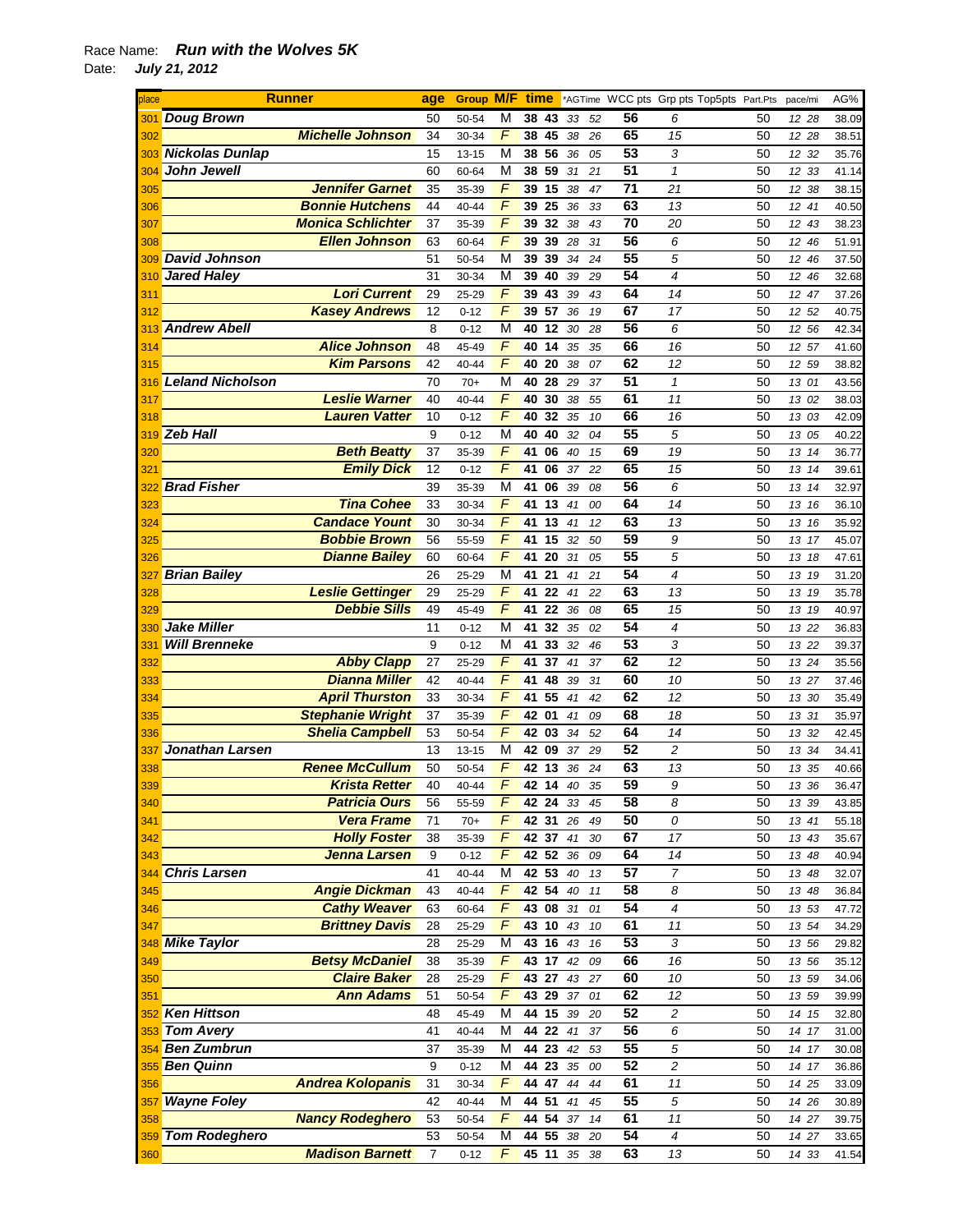| place           | <b>Runner</b>                              | age      | <b>Group M/F</b> |                     | time                  |          |          |          |                 | *AGTime WCC pts Grp pts Top5pts Part.Pts |          | pace/mi        | AG%            |
|-----------------|--------------------------------------------|----------|------------------|---------------------|-----------------------|----------|----------|----------|-----------------|------------------------------------------|----------|----------------|----------------|
| 361             | <b>Jeffrey Miller</b>                      | 44       | 40-44            | M                   | 45                    | 19       | 41       | 33       | 54              | 4                                        | 50       | 14 35          | 31.05          |
| 362             | <b>Lauren Cowen</b>                        | 10       | $0 - 12$         | F                   | 45                    | 21       | 39       | 20       | 62              | 12                                       | 50       | 14 36          | 37.62          |
| 363             | <b>Julie Roddy</b>                         | 48       | 45-49            | F                   | 45                    | 26       | 40       | 11       | 64              | 14                                       | 50       | 14 37          | 36.84          |
| 364             | <b>Shawn Thomas</b>                        | 42       | 40-44            | M                   | 45                    | 30       | 42       | 22       | 53              | 3                                        | 50       | 39<br>14       | 30.45          |
| 365             | <b>Tracy Frech</b>                         | 42       | 40-44            | F                   | 45                    | 30       | 43       | 00       | 57              | $\overline{7}$                           | 50       | 14 39          | 34.41          |
| 366             | <b>Jamie Munchel</b>                       | 39       | 35-39            | F                   | 45                    | 31       | 44       | 03       | 65              | 15                                       | 50       | 14 39          | 33.60          |
| 367             | <b>Abby Horton</b>                         | 15       | 13-15            | F                   | 45                    | 35       | 43       | 32       | 52              | $\overline{c}$                           | 50       | 14 40          | 34.00          |
| 368             | <b>Sarah Abell</b>                         | 10       | $0 - 12$         | F                   | 45                    | 35       | 39       | 33       | 61              | 11                                       | 50       | 14 40          | 37.43          |
| 369             | <b>Marvin Horton</b>                       | 43       | 40-44            | M                   | 45                    | 36       | 42       | 08       | 52              | $\overline{c}$                           | 50       | 14 41          | 30.62          |
| 370             | <b>Lachelsa Ozbun</b>                      | 21       | 19-24            | $\overline{F}$      | 45                    | 50       | 45       | 50       | 54              | $\overline{\mathcal{A}}$                 | 50       | 14 45          | 32.29          |
| 371             | <b>Emma Barnett</b>                        | 9        | $0 - 12$         | F                   | 45                    | 57       | 38       | 45       | 60              | 10                                       | 50       | 14 47          | 38.19          |
| 372             | <b>Sherry Steele</b>                       | 52       | 50-54            | F                   | 46                    | 03       | 38       | 41       | 60              | 10                                       | 50       | 14 49          | 38.25          |
| 373             | <b>Nick Andreas</b>                        | 31       | 30-34            | М                   | 46                    | 05       | 45       | 52       | 53              | 3                                        | 50       | 14 50          | 28.13          |
| 374             | <b>Laura Sutphin</b>                       | 46       | 45-49            | F                   | 46                    | 11       | 41       | 51       | 63              | 13                                       | 50       | 14 52          | 35.36          |
| 375             | <b>Rachel Ernst</b>                        | 33       | 30-34            | F                   | 46                    | 35       | 46       | 20       | 60              | 10                                       | 50       | 14 59          | 31.94          |
| 376             | <b>Amy Jarecki</b>                         | 48       | 45-49            | F                   | 47                    | 31       | 42       | 01       | 62              | 12                                       | 50       | 15 18          | 35.22          |
| 377             | <b>Natalie Dennis</b>                      | 35       | 35-39            | F                   | 47                    | 43       | 47       | 10       | 64              | 14                                       | 50       | 15 22          | 31.38          |
| 378             | <b>Danielle Johnson</b>                    | 19       | 19-24            | F                   | 47                    | 47       | 47       | 36       | 53              | 3                                        | 50       | 15 23          | 31.09          |
| 379             | <b>Joseph Ames</b>                         | 19       | 19-24            | М                   | 47                    | 48       | 46       | 48       | 51              | $\mathbf{1}$                             | 50       | 15 23          | 27.57          |
| 380             | Joe James                                  | 74       | $70+$            | М                   | 47                    | 50       | 33       | 07       | 50              | 0                                        | 50       | 15 24          | 38.96          |
| 38 <sup>7</sup> | <b>Eric Marsh</b>                          | 52       | 50-54            | М                   | 47                    | 52       | 41       | 12       | $\overline{53}$ | 3                                        | 50       | 15 24          | 31.32          |
| 382             | <b>Christina Cruse</b>                     | 41       | 40-44            | F<br>F              | 47                    | 54       | 45       | 40       | 56<br>59        | 6                                        | 50       | 15 25          | 32.41          |
| 383             | <b>Harmony Glenn</b><br><b>Steve Moore</b> | 25       | 25-29            |                     | 47                    | 54       | 47       | 54       | 52              | 9                                        | 50       | 15 25          | 30.90          |
| 384             | <b>Phyllis Savoy</b>                       | 56       | 55-59            | M<br>$\overline{F}$ | 47                    | 59       | 39       | 56       | 59              | $\overline{c}$                           | 50       | 15 27          | 32.30          |
| 385             | <b>Paula Snipe</b>                         | 53<br>57 | 50-54            | $\sqrt{F}$          | 47                    | 59<br>15 | 39       | 47       | 57              | 9<br>$\overline{7}$                      | 50<br>50 | 15 27          | 37.20          |
| 386             | <b>Heather Herrmann</b>                    | 31       | 55-59<br>30-34   | F                   | 48<br>48              | 19       | 37<br>48 | 53<br>15 | 59              | 9                                        | 50       | 15 32          | 39.07<br>30.67 |
| 387<br>388      | <b>Hannah Herrmann</b>                     | 6        | $0 - 12$         | F                   | 48                    | 19       | 36       | 37       | 59              | 9                                        | 50       | 15 33<br>15 33 | 40.42          |
| 389             | <b>Teffiny Clarkston</b>                   | 31       | 30-34            | F                   | 48                    | 43       | 48       | 39       | 58              | 8                                        | 50       | 15 41          | 30.42          |
| 390             | <b>Rachel Lock</b>                         | 9        | $0 - 12$         | F                   | 48                    | 45       | 41       | 07       | 58              | 8                                        | 50       | 15 41          | 36.00          |
| 391             | <b>Natalie Fields</b>                      | 39       | 35-39            | F                   | 48                    | 47       | 47       | 12       | 63              | 13                                       | 50       | 15 42          | 31.35          |
| 392             | <b>Brandy McClurg</b>                      | 39       | 35-39            | F                   | 49                    | 11       | 47       | 35       | 62              | 12                                       | 50       | 15 50          | 31.10          |
| 393             | <b>Lauren Pitcher</b>                      | 14       | 13-15            | $\overline{F}$      | 49                    | 17       | 46       | 25       | 51              | $\mathbf{1}$                             | 50       | 15 52          | 31.88          |
| 394             | <b>Shara Short</b>                         | 50       | 50-54            | $\overline{F}$      | 49                    | 21       | 42       | 33       | 58              | 8                                        | 50       | 15 53          | 34.78          |
| 395             | <b>Susan Ream</b>                          | 42       | 40-44            | F                   | 49                    | 21       | 46       | 39       | 55              | 5                                        | 50       | 15 53          | 31.73          |
| 396             | Laura Perseponko                           | 37       | 35-39            | $\sqrt{F}$          | 49 24                 |          | 48       | 23       | 61              | 11                                       | 50       | 15 54          | 30.59          |
| 397             | <b>Dwayne Phillips</b>                     | 36       | 35-39            | М                   | 49                    | 28       | 48       | 08       | 54              | $\overline{4}$                           | 50       | 15 55          | 26.80          |
| 398             | <b>Ella Parker</b>                         | 8        | $0 - 12$         | F                   | 49                    | 31       | 40       | 28       | 57              | $\overline{7}$                           | 50       | 15 56          | 36.58          |
| 399             | Jessi Vandivier                            | 11       | $0 - 12$         | r                   | 4950                  |          | 44       | 19       | 56              | 6                                        | 50       | 16 02          | 33.39          |
| 400             | <b>Sherry Vandivier</b>                    | 40       | 40-44            | F                   | 49 51                 |          | 47       | 54       | 54              | $\overline{\mathcal{A}}$                 | 50       | 16 03          | 30.90          |
| 401             | <b>Alli Vandivier</b>                      | 14       | $13 - 15$        | F                   | 49 52                 |          | 46       | 58       | 50              | 0                                        | 50       | 16 03          | 31.51          |
| 402             | <b>Pam Woods</b>                           | 57       | 55-59            | $\sqrt{2}$          | 49 53                 |          | 39       | 10       | 56              | 6                                        | 50       | 16 03          | 37.79          |
| 403             | <b>Debra Pennington</b>                    | 47       | 45-49            | $\sqrt{2}$          | 49 53                 |          | 44       | 40       | 61              | 11                                       | 50       | 16 03          | 33.14          |
| 404             | <b>Heidi Huff</b>                          | 31       | 30-34            | F                   | 49 56                 |          | 49       | 52       | 57              | $\overline{7}$                           | 50       | 16 04          | 29.68          |
| 405             | <b>Jennifer Moistner</b>                   | 35       | 35-39            | F                   | 49 59                 |          | 49       | 24       | 60              | 10                                       | 50       | 16 05          | 29.96          |
| 406             | <b>Stephanie Quinn</b>                     | 39       | 35-39            | F                   | $50$ $02$             |          | 48       | 25       | 59              | 9                                        | 50       | 16 06          | 30.57          |
| 407             | <b>Carrie Heller</b>                       | 39       | 35-39            | F                   | 50 11                 |          | 48       | 33       | 58              | 8                                        | 50       | 16 09          | 30.48          |
| 408             | <b>Debbie Whirley</b>                      | 46       | 45-49            | $\overline{F}$      | 50 11                 |          | 45       | 29       | 60              | 10                                       | 50       | 16 09          | 32.54          |
|                 | 409 Allen Whirley                          | 47       | 45-49            | М                   | 50 27                 |          | 45       | 12       | 51              | $\boldsymbol{\mathcal{L}}$               | 50       | 16 14          | 28.54          |
| 410             | <b>Jadyn Garringer</b>                     | 21       | 19-24            | $\overline{F}$      | 50 30                 |          | 50       | 30       | 52              | $\boldsymbol{2}$                         | 50       | 16 15          | 29.31          |
| 411             | <b>Alena Hornak</b>                        | 12       | $0 - 12$         | F                   | $\overline{50}$ 42 46 |          |          | 05       | 55              | 5                                        | 50       | 16 19          | 32.11          |
| 412             | <b>Brandy Wells</b>                        | 37       | 35-39            | $\overline{F}$      | $50$ 44               |          | 49       | 41       | 57              | $\overline{7}$                           | 50       | 16 20          | 29.79          |
| 413             | <b>Trudi Weyermann</b>                     | 42       | $40 - 44$        | F                   | 50 49                 |          | 48       | 02       | 53              | 3                                        | 50       | 16 21          | 30.81          |
| 414             | <b>Electa Berk</b>                         | 62       | 60-64            | F                   | 50 52 37              |          |          | 08       | 53              | 3                                        | 50       | 16 22          | 39.86          |
| 415             | Jami Lloyd                                 | 22       | 19-24            | F                   | 50 52 50              |          |          | 52       | 51              | $\mathbf{1}$                             | 50       | 16 22          | 29.10          |
| 416             | <b>Kyle Newton</b>                         | 25       | 25-29            | М                   | 50 57 50              |          |          | 57       | 52              | $\overline{\mathbf{c}}$                  | 50       | 16 24          | 25.32          |
| 417             | <b>Sarah Geise</b>                         | 58       | 55-59            | $\overline{F}$      | 50 59                 |          | 39       | 28       | 55              | 5                                        | 50       | 16 25          | 37.50          |
| 418             | <b>Nancy Best</b>                          | 49       | 45-49            | $\overline{F}$      | 50 59                 |          | 44       | 31       | 59              | 9                                        | 50       | 16 25          | 33.24          |
| 419             | <b>Kendra Jordan</b>                       | 32       | 30-34            | $\overline{F}$      | 50 59 50              |          |          | 50       | 56              | 6                                        | 50       | 16 25          | 29.11          |
| 420             | <b>Angie Hornak</b>                        | 51       | 50-54            | F                   | 51 11                 |          | 43       | 34       | 57              | $\overline{7}$                           | 50       | 16 28          | 33.97          |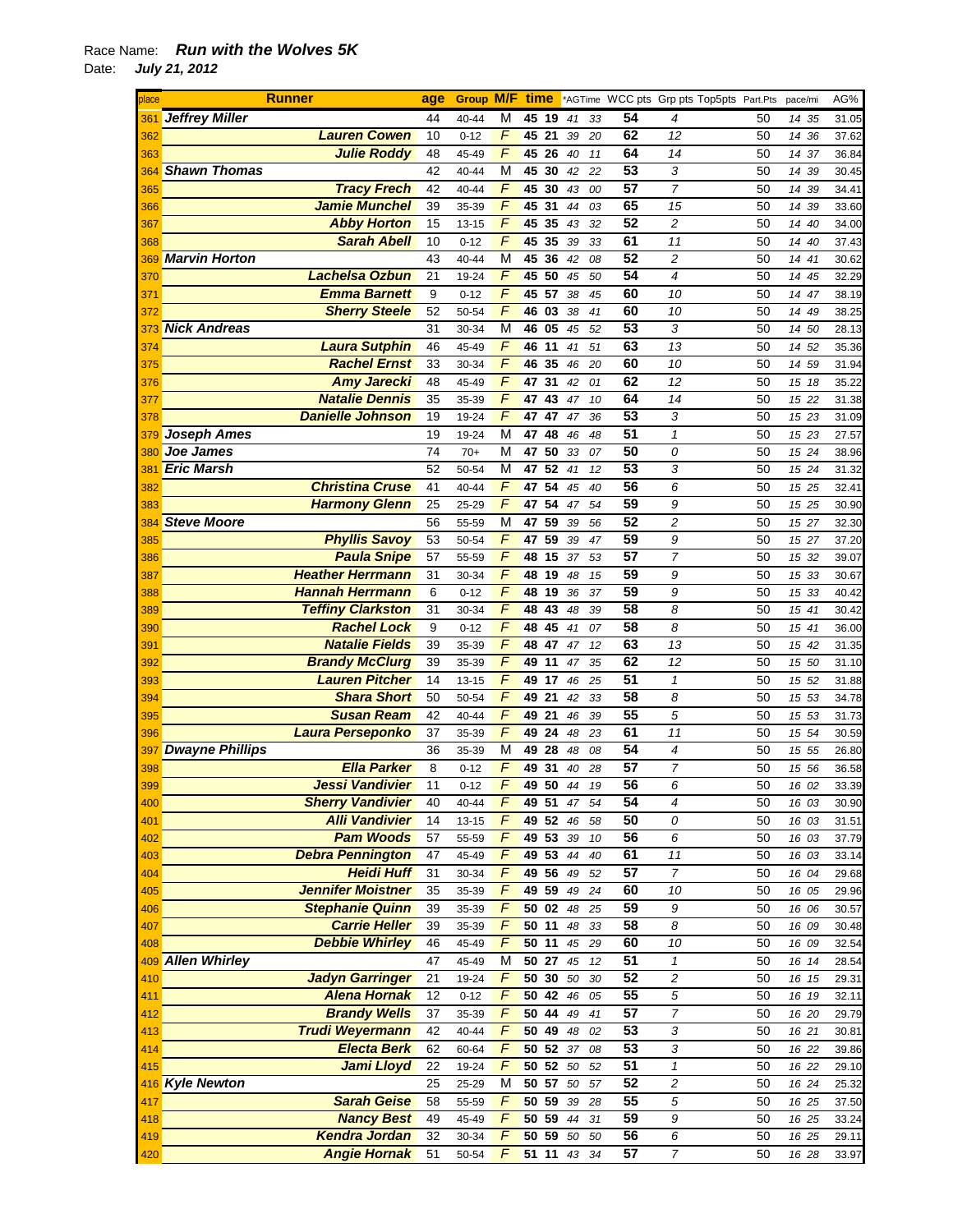| place | Runner                     | age            | <b>Group M/F</b> |                | time     |    |    |    |                 | *AGTime WCC pts Grp pts Top5pts Part.Pts |    | pace/mi | AG%   |
|-------|----------------------------|----------------|------------------|----------------|----------|----|----|----|-----------------|------------------------------------------|----|---------|-------|
| 421   | <b>Debbie Greenwood</b>    | 53             | 50-54            | F              | 51       | 28 | 42 | 41 | 56              | 6                                        | 50 | 16 34   | 34.68 |
| 422   | <b>Yvona Wolfe</b>         | 62             | 60-64            | F              | 51       | 35 | 37 | 39 | 52              | 2                                        | 50 | 16 36   | 39.30 |
| 423   | <b>Tiauna Washington</b>   | 30             | 30-34            | F              | 51       | 37 | 51 | 36 | 55              | 5                                        | 50 | 16 37   | 28.68 |
| 424   | <b>Kelly Clark</b>         | 35             | 35-39            | F              | 51       | 50 | 51 | 14 | 56              | 6                                        | 50 | 16 41   | 28.89 |
| 425   | <b>Beverley Clark</b>      | 67             | 65-69            | F              | 51       | 50 | 34 | 59 | 50              | 0                                        | 50 | 16 41   | 42.31 |
|       |                            |                |                  |                |          |    |    |    | 51              |                                          |    |         |       |
| 426   | <b>Sean Hall</b>           | 44             | 40-44            | М              | 51       | 52 | 47 | 33 |                 | $\mathbf{1}$                             | 50 | 16 42   | 27.13 |
| 427   | <b>Sirley Salazar</b>      | 38             | 35-39            | F              | 52       | 17 | 50 | 54 | 55              | 5                                        | 50 | 16 50   | 29.07 |
|       | 428 Cedric Jenkins         | 9              | $0 - 12$         | M              | 52       | 17 | 41 | 14 | 51              | $\mathcal I$                             | 50 | 16 50   | 31.29 |
| 429   | <b>Sam Andrews</b>         | 54             | 50-54            | М              | 52 18    |    | 44 | 16 | 52              | 2                                        | 50 | 16 50   | 29.14 |
| 430   | <b>Anna Lohmoeller</b>     | 47             | 45-49            | $\overline{F}$ | 52 22    |    | 46 | 53 | 58              | 8                                        | 50 | 16 51   | 31.57 |
| 431   | <b>Debbie Morris</b>       | 50             | 50-54            | $\overline{F}$ | 52       | 31 | 45 | 17 | 55              | 5                                        | 50 | 16 54   | 32.68 |
| 432   | Juanita Jenkins            | 43             | 40-44            | F              | $52$ 33  |    | 49 | 13 | 52              | 2                                        | 50 | 16 55   | 30.07 |
| 433   | <b>Ann Alcorn</b>          | 55             | 55-59            | F              | 52       | 45 | 42 | 35 | 54              | 4                                        | 50 | 16 59   | 34.76 |
|       | <b>Catherine Feliciano</b> |                |                  | F              | 52 53    |    |    |    | 57              | 7                                        |    |         |       |
| 434   |                            | 48             | 45-49            |                |          |    | 46 | 46 |                 |                                          | 50 | 17 01   | 31.65 |
| 435   | <b>Misha Mattingly</b>     | 27             | 25-29            | F              | 53       | 13 | 53 | 13 | 58              | 8                                        | 50 | 17 08   | 27.81 |
| 436   | <b>Cheryel Greulich</b>    | 55             | 55-59            | F              | 53 13    |    | 42 | 57 | 53              | 3                                        | 50 | 17 08   | 34.45 |
| 437   | <b>Karie Miller</b>        | 29             | 25-29            | F              | 53       | 29 | 53 | 29 | 57              | 7                                        | 50 | 17 13   | 27.67 |
| 438   | <b>Jamie Andrews</b>       | 9              | $0 - 12$         | F              | 53       | 31 | 45 | 08 | 54              | 4                                        | 50 | 17 14   | 32.79 |
| 439   | <b>Bailey Scott</b>        | $\overline{7}$ | $0 - 12$         | $\overline{F}$ | 53       | 33 | 42 | 14 | 53              | 3                                        | 50 | 17 14   | 35.05 |
| 440   | <b>Ali Scott</b>           | 9              | $0 - 12$         | F              | 53       | 34 | 45 | 11 | 52              | 2                                        | 50 | 17 14   | 32.76 |
| 441   | <b>Adetokunbo Adeshile</b> | 26             | 25-29            | M              | 53       | 43 | 53 | 43 | 51              | $\mathbf{1}$                             | 50 | 17 17   | 24.01 |
| 442   | <b>Nikita Martina</b>      | 25             | 25-29            | F              | 53       | 43 | 53 | 43 | 56              | 6                                        | 50 | 17 17   | 27.55 |
|       |                            |                |                  | $\overline{F}$ |          |    |    |    | 51              |                                          |    |         |       |
| 443   | <b>Avery Dickerson</b>     | 5              | $0 - 12$         |                | 53       | 48 | 39 | 00 |                 | $\mathbf{1}$                             | 50 | 17 19   | 37.94 |
| 444   | <b>Emily Dickerson</b>     | 32             | 30-34            | F              | 53       | 48 | 53 | 39 | $\overline{54}$ | 4                                        | 50 | 17 19   | 27.59 |
| 445   | <b>April Scott</b>         | 39             | 35-39            | F              | 53       | 49 | 52 | 04 | 54              | 4                                        | 50 | 17 19   | 28.42 |
| 446   | <b>Deena Andrews</b>       | 42             | 40-44            | F              | 53       | 49 | 50 | 52 | 51              | $\mathbf{1}$                             | 50 | 17 19   | 29.10 |
| 447   | <b>Susan Miller</b>        | 50             | 50-54            | F              | 54       | 11 | 46 | 43 | 54              | 4                                        | 50 | 17 26   | 31.68 |
| 448   | <b>Pam Dailey</b>          | 55             | 55-59            | F              | 54       | 15 | 43 | 47 | 52              | 2                                        | 50 | 17 28   | 33.80 |
| 449   | <b>Grace Ann Rodal</b>     | 62             | 60-64            | F              | 54       | 23 | 39 | 42 | 51              | $\mathbf{1}$                             | 50 | 17 30   | 37.28 |
| 450   | <b>Mandy Newhouse</b>      | 28             | 25-29            | F              | 55       | 35 | 55 | 35 | 55              | 5                                        | 50 | 17 53   | 26.63 |
|       | <b>Kenny Newhouse</b>      | 39             |                  | М              | 55       | 36 |    |    | 53              | 3                                        | 50 |         |       |
| 451   |                            |                | 35-39            |                |          |    | 52 | 56 |                 |                                          |    | 17 54   | 24.37 |
| 452   | <b>Jennifer Longnecker</b> | 39             | 35-39            | F              | 55 52    |    | 54 | 03 | 53              | 3                                        | 50 | 17 59   | 27.38 |
| 453   | <b>Chris Andrews</b>       | 43             | 40-44            | M              | 55 54    |    | 51 | 39 | 50              | 0                                        | 50 | 17 59   | 24.98 |
| 454   | <b>Laura Smith</b>         | 44             | 40-44            | $\overline{F}$ | 55       | 55 | 51 | 50 | 50              | 0                                        | 50 | 17 59   | 28.55 |
| 455   | <b>Johnny Smith</b>        | 14             | 13-15            | M              | 56       | 01 | 50 | 55 | 51              | $\mathbf{1}$                             | 50 | 18 02   | 25.33 |
|       | 456 Robert Payton          | 32             | 30-34            | M              | 56       | 04 | 55 | 38 | 52              | 2                                        | 50 | 18 03   | 23.19 |
| 457   | <b>Stephanie Heinemann</b> | 31             | 30-34            | F              | 56       | 04 | 55 | 59 | 53              | 3                                        | 50 | 18 03   | 26.43 |
|       | 458 David Dearing          | 28             | 25-29            | М              | 56       | 31 | 56 | 31 | 50              | 0                                        | 50 | 18 11   | 22.83 |
| 459   | <b>Chrissy Burroughs</b>   | 30             | 30-34            | F              | 56 43    |    | 56 | 42 | 52              | 2                                        | 50 | 18 15   | 26.10 |
|       | <b>Tonya Paxton</b>        | 25             | 25-29            | F              | 56 44    |    | 56 | 44 | 54              | 4                                        | 50 |         |       |
| 460   |                            |                |                  | F              |          |    |    |    |                 |                                          |    | 18 16   | 26.09 |
| 461   | <b>Leona Newton</b>        | 49             | 45-49            |                | 57 10    |    | 49 | 55 | 56              | 6                                        | 50 | 18 24   | 29.65 |
|       | 462 Ron Newton             | 55             | 55-59            | M              | 57 22    |    | 48 | 10 | 51              | $\mathbf{1}$                             | 50 | 18 28   | 26.79 |
| 463   | <b>Whitney Rivard</b>      | 21             | 19-24            | F              | 57 34    |    | 57 | 34 | 50              | 0                                        | 50 | 18 32   | 25.71 |
| 464   | <b>Beth Miles</b>          | 47             | 45-49            | $\overline{F}$ | 57       | 58 | 51 | 54 | 55              | 5                                        | 50 | 18 39   | 28.52 |
| 465   | <b>Haylie Dearing</b>      | 6              | $0 - 12$         | F              | 58 08    |    | 44 | 04 | 50              | 0                                        | 50 | 18 43   | 33.59 |
| 466   | <b>Lynnette Bedrijo</b>    | 26             | 25-29            | F              | 58       | 09 | 58 | 09 | 53              | 3                                        | 50 | 18 43   | 25.45 |
| 467   | <b>Tom Ritter</b>          | 39             | 35-39            | М              | 58       | 24 | 55 | 36 | 52              | 2                                        | 50 | 18 48   | 23.20 |
|       | 468 Ricky Dixon            | 38             | 35-39            | М              | 58 25    |    | 56 | 02 | 51              | $\mathbf{1}$                             | 50 | 18 48   | 23.02 |
| 469   | <b>Duretta Callahan</b>    | 39             | 35-39            | F              | 58 31    |    | 56 | 37 | 52              | $\overline{\mathbf{c}}$                  | 50 | 18 50   | 26.14 |
|       |                            |                |                  |                |          |    |    |    |                 |                                          |    |         |       |
|       | 470 Scott Deaton           | 39             | 35-39            | M              | 58       | 34 | 55 | 46 | 50              | 0                                        | 50 | 18 51   | 23.13 |
| 471   | <b>Aaron Sutphin</b>       | 14             | 13-15            | M              | 58       | 34 | 53 | 15 | 50              | 0                                        | 50 | 18 51   | 24.23 |
| 472   | <b>Jessica Allen</b>       | 29             | 25-29            | $\sqrt{2}$     | 58       | 35 | 58 | 35 | 52              | $\overline{\mathbf{c}}$                  | 50 | 18 51   | 25.26 |
|       | 473 Michael Jacob          | 34             | 30-34            | М              | 58       | 35 | 57 | 39 | $\overline{51}$ | 1                                        | 50 | 18 51   | 22.38 |
| 474   | <b>Stephanie Farlow</b>    | 33             | 30-34            | F              | 58       | 38 | 58 | 20 | 51              | 1                                        | 50 | 18 52   | 25.37 |
| 475   | <b>Connie Degraw</b>       | 59             | 55-59            | F              | 58       | 38 | 44 | 45 | 51              | 1                                        | 50 | 18 52   | 33.08 |
| 476   | <b>Lisa McConnell</b>      | 52             | 50-54            | F              | 59 15    |    | 49 | 47 | 53              | 3                                        | 50 | 19 04   | 29.73 |
| 477   | <b>Vicki Martindale</b>    | 56             | 55-59            | F              | 59 16    |    | 47 | 11 | 50              | 0                                        | 50 | 19 05   | 31.37 |
|       | 478 Caylor Fisher          | 11             |                  |                |          |    |    |    | 50              | 0                                        |    |         |       |
|       |                            |                | $0 - 12$         | М              | 59 32    |    | 50 | 13 |                 |                                          | 50 | 19 10   | 25.69 |
|       | 479 Tracy Soper            | 32             | 30-34            | M              | 59       | 33 | 59 | 05 | 50              | 0                                        | 50 | 19 10   | 21.83 |
| 480   | <b>Denise Norris</b>       | 37             | 35-39            | F              | 59 40 58 |    |    | 26 | 51              | $\mathbf{1}$                             | 50 | 19 12   | 25.33 |